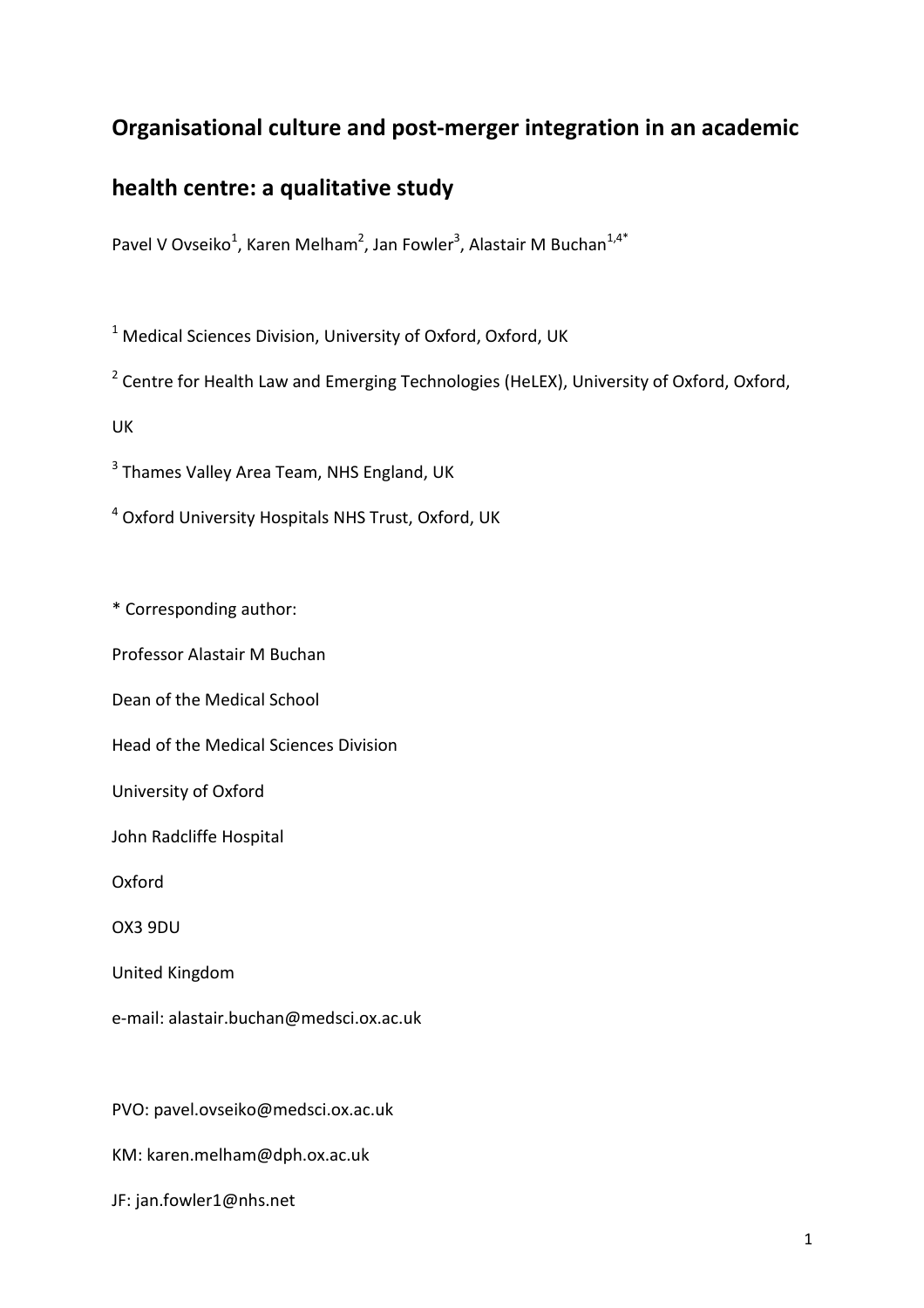#### **Abstract**

**Background:** Around the world, the last two decades have been characterised by an increase in the numbers of mergers between healthcare providers, including some of the most prestigious university hospitals and academic health centres. However, many mergers fail to bring the anticipated benefits, and successful post-merger integration in university hospitals and academic health centres is even harder to achieve. An increasing body of literature suggests that organisational culture affects the success of post-merger integration and academic-clinical collaboration.

**Methods:** This paper reports qualitative findings from a mixed-methods study to examine 1) the perceived differences in the pre-merger organisational culture of academic and clinical enterprises at two merging National Health Service (NHS) trusts in England, and 2) the major cultural issues for their post-merger integration and strategic partnership with a university. From the entire population of 72 physician-scientists at one of the legacy trusts, 24 (33%) provided qualitative responses, which were followed up by semi-structured interviews with six physician-scientists, and a group discussion including five senior managers.

**Results:** The cultures of two legacy NHS trusts differed, and the cultures of the clinical enterprise at both legacy NHS trusts were primarily distinct from the academic enterprise. The merger was viewed as a necessity, but also one with some promise. The majority of respondents detailed a movement from rejection to resistance, to a gradual willingness to enter into merger. Major cultural issues are related to the relative size, influence, and history of the legacy NHS trusts, and the implications of these for respective identities, clinical services, and finances. Strategic partnership with a university served as an important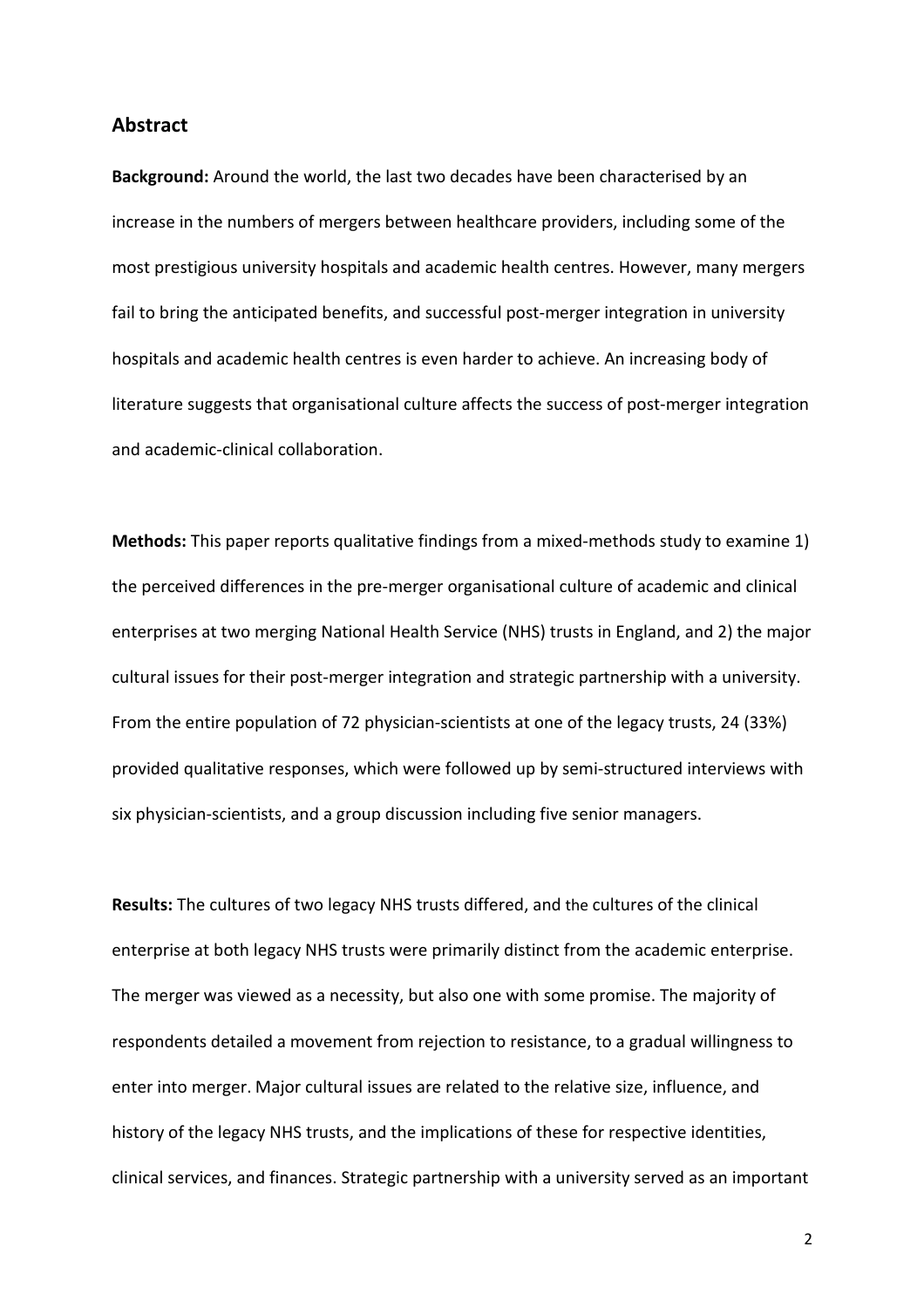ameliorating consideration in reaching trust merger. However, some aspects of university entrepreneurial culture are incompatible with the NHS service delivery model and may create tension.

**Conclusions:** There are challenges in preserving a more desirable culture at one of the legacy NHS trusts, enhancing cultures in both legacy NHS trusts during their post-merger integration, and in aligning academic and clinical cultures following strategic partnership with a university. The seeds of success may be found in identifying and cultivating current best practice in the respective NHS trusts and in good will. Strong, fair leadership will be required both nationally and locally for the success of mergers and post-merger integration in university hospitals and academic health centres.

**Keywords:** Organisational culture, Competing Values Framework (CVF), post-merger integration, university hospital, academic health centre (AHC), academic-clinical collaboration, strategic partnership, research and innovation, teaching, patient care.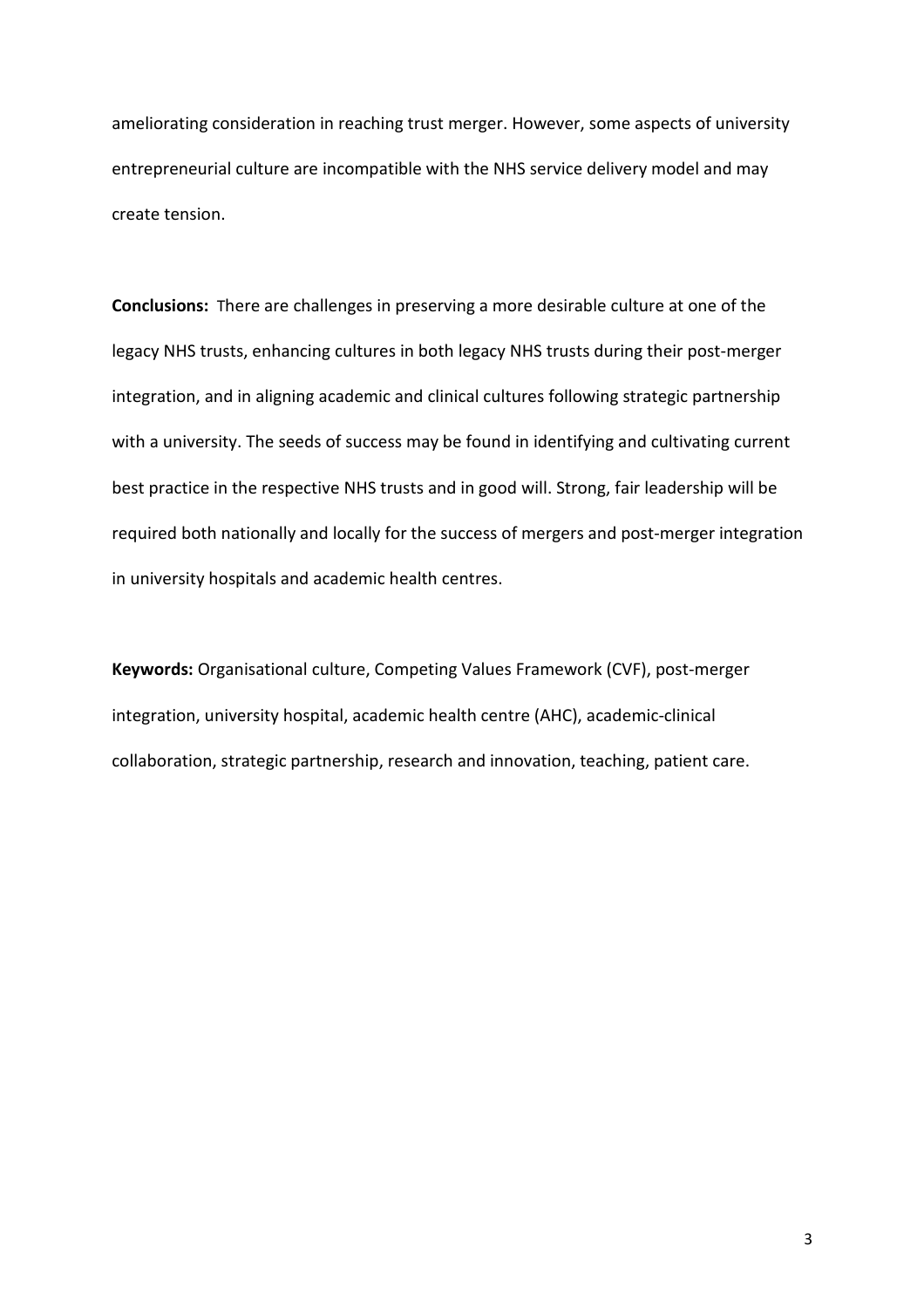### **Background**

Around the world, the last two decades have been characterised by an increase in the numbers of mergers between healthcare providers, including some of the most prestigious university hospitals and academic health centres (AHCs)[[1-4\]](#page-30-0). An AHC consists of an academic enterprise represented by a medical school and other health profession schools or programmes, and an owned or affiliated clinical enterprise represented by one or more hospitals or health systems. Most commonly, an AHC is not a single institution, but "a constellation of functions and organizations committed to improving the health of patients and populations through the integration of their roles in research, education, and patient care" [\[5\]](#page-30-0). Because of their unique tripartite roles, AHCs have been at the forefront of innovation and high-quality care in Northern America and continental Europe. In England, the government has also attempted to improve efficiency, innovation, and the quality of care in the NHS, *inter alia*, through the integration of health care providers and the promotion of NHS/University partnerships [[6\]](#page-30-0). Recent government proposals to reconfigure the NHS [\[7\]](#page-30-0) and accelerate innovation [[8\]](#page-31-0) suggest that in the coming years this trend will continue.

Theoretically, integration through merger can be successful because it is associated with beneficial synergetic impacts, reduced duplication of services, economies of scale and scope (especially management costs), and increased market power [[9\]](#page-31-0). In practice, however, benefits of mergers are "often based on managers' beliefs about the benefits" rather than evidence [\[10\],](#page-31-0) and in reality many mergers fail [\[10-12\]](#page-31-0). An increasing body of literature suggests that organisational culture affects the success of post-merger integration in healthcare [\[10-17\].](#page-31-0) For example, extensive multicentre studies of mergers in the UK found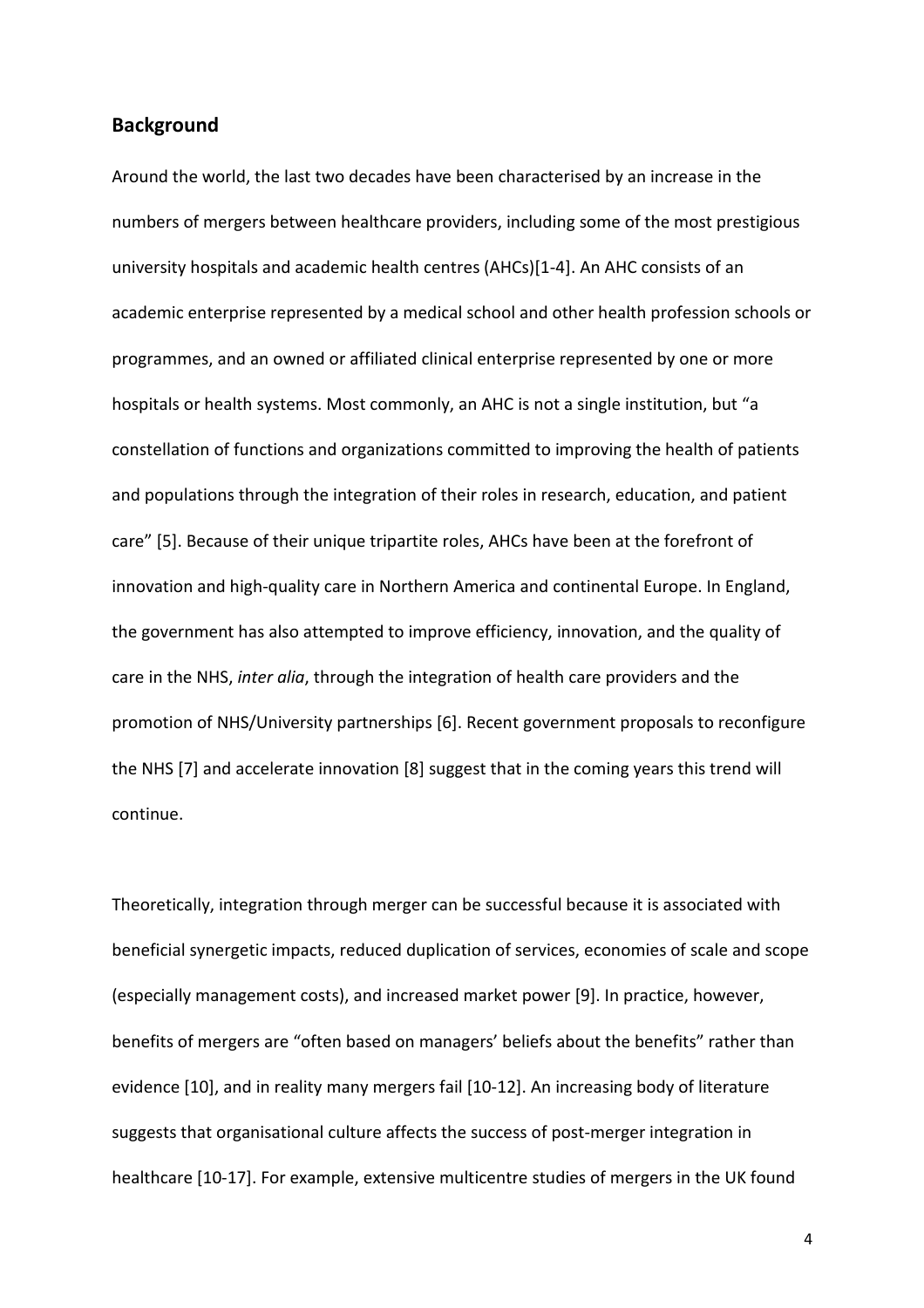that cost savings from these mergers were minimal and that perceived differences in organisational culture form "a barrier to bringing organisations together" [\[10, 11\]](#page-31-0). A recent overview of hospital mergers in Europe and North America argued that "[a]lmost all consolidations fall short, since those in leadership positions lack the necessary understanding and appreciation of the differences in culture, values and goals of the existing facilities" [[12\]](#page-31-0). Research outside healthcare also highlighted the role of cultural compatibility in successful post-merger integration and called for cultural due diligence [[18-](#page-31-0) [20](#page-31-0)]. In particular, KPMG showed on a global scale that 83% of corporate mergers and acquisitions fail to enhance shareholder value, but that they are 26% more likely to be successful if they focus on identifying and resolving cultural issues [[21\].](#page-32-0)

Successful post-merger integration in university hospitals and AHCs is even harder to achieve because universities and hospitals have to integrate their academic and clinical enterprises while maintaining their organisational independence. It is such a formidable challenge that some have argued "[t]o date, an example of a vibrant and successful merger of academic health centers remains to be found" [[22\]](#page-32-0). There is growing literature to suggest that organisational culture plays an important role in inter-organisational collaboration and partnership [\[23-28](#page-32-0)]. An analysis of a failed merger in the US concluded that "[w]ithout an exhaustive and in-depth review of organizational culture, mores, values, and mission, perhaps [mergers in academic medicine] are, in fact, destined to be folly" [[28](#page-32-0)]. Likewise, an analysis of successful mergers in the US argued that in all merging teaching hospitals the cultures of legacy organisation do not align and that "[t]he challenge is to understand the degree of gap and how best to manage it over the subsequent process" [[17\]](#page-31-0).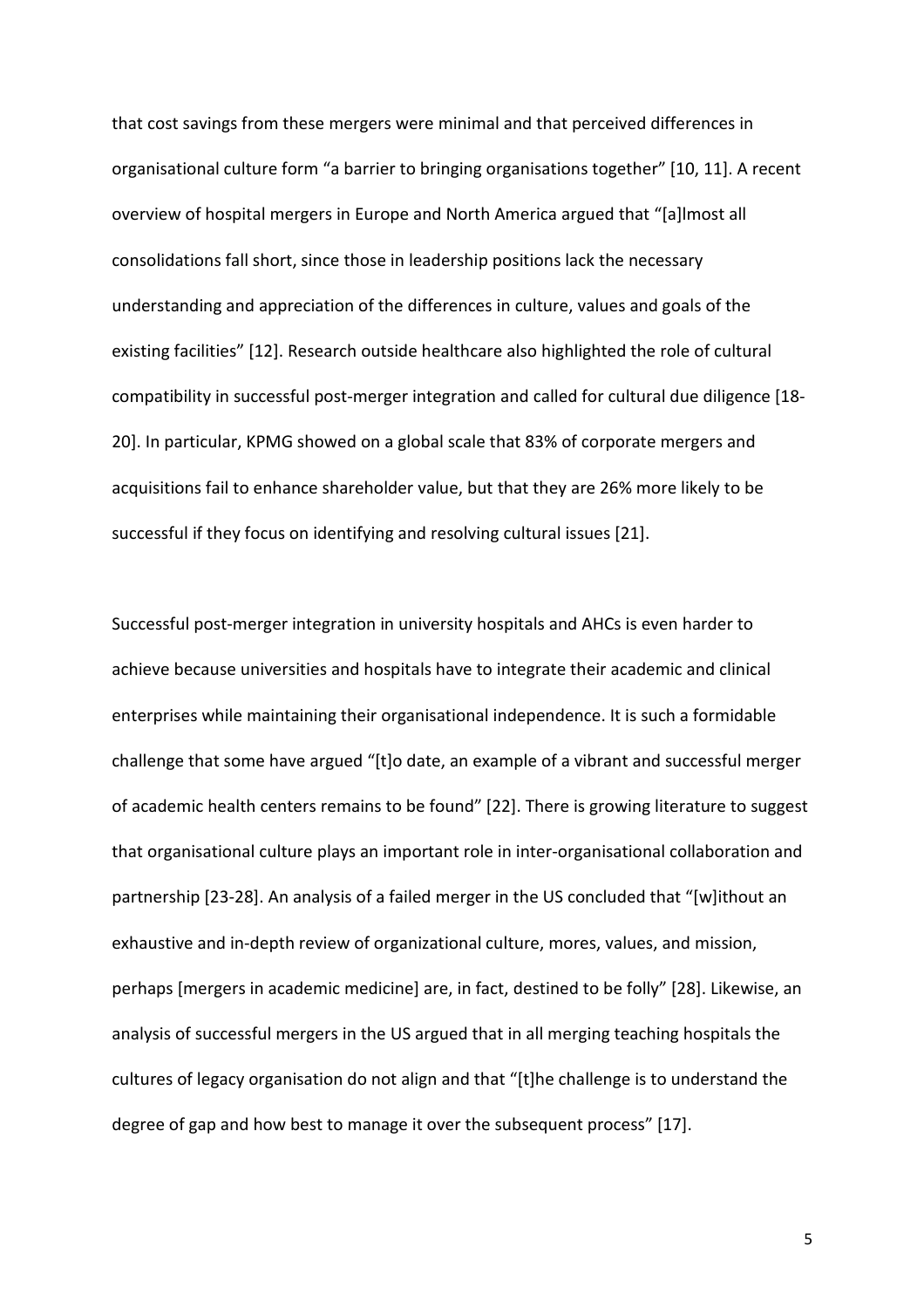Although the role of organisational culture in post-merger integration and interorganisational collaboration is widely recognised, little empirical evidence exists to help academic and clinical leaders identify differences in culture and resolve cultural issues early in post-merger integration. In this article, we report our findings from a study into organisational culture at two NHS trusts during their post-merger integration and strategic partnership with the University of Oxford. Many of our findings will be relevant to other university hospitals and AHCs contemplating an assessment of organisational culture as a means of assisting successful post-merger integration and academic-clinical collaboration. Our findings will also be relevant to national policy-makers seeking to reconfigure health services and accelerate innovation.

## **Methods**

#### **Research setting**

This study was conducted at the former Nuffield Orthopaedic Centre NHS Trust (NOC) during the first three months of its post-merger integration with the former Oxford Radcliffe Hospitals NHS Trust (ORH). These two NHS trusts combined at the same time as they undertook a strategic partnership with the University of Oxford, thereby creating the Oxford University Hospitals NHS Trust (OUH).

The NOC was a £79m-turnover single-hospital organisation [[29\]](#page-32-0) providing orthopaedic and rheumatologic services on one site near to the Churchill Hospital. The ORH was a £636mturnover multi-hospital organisation [[30\]](#page-32-0) providing a wide range of general and specialist services across three sites: the John Radcliffe Hospital and the Churchill Hospital in Oxford (a mile away from each other), and the Horton General Hospital in Banbury (twenty miles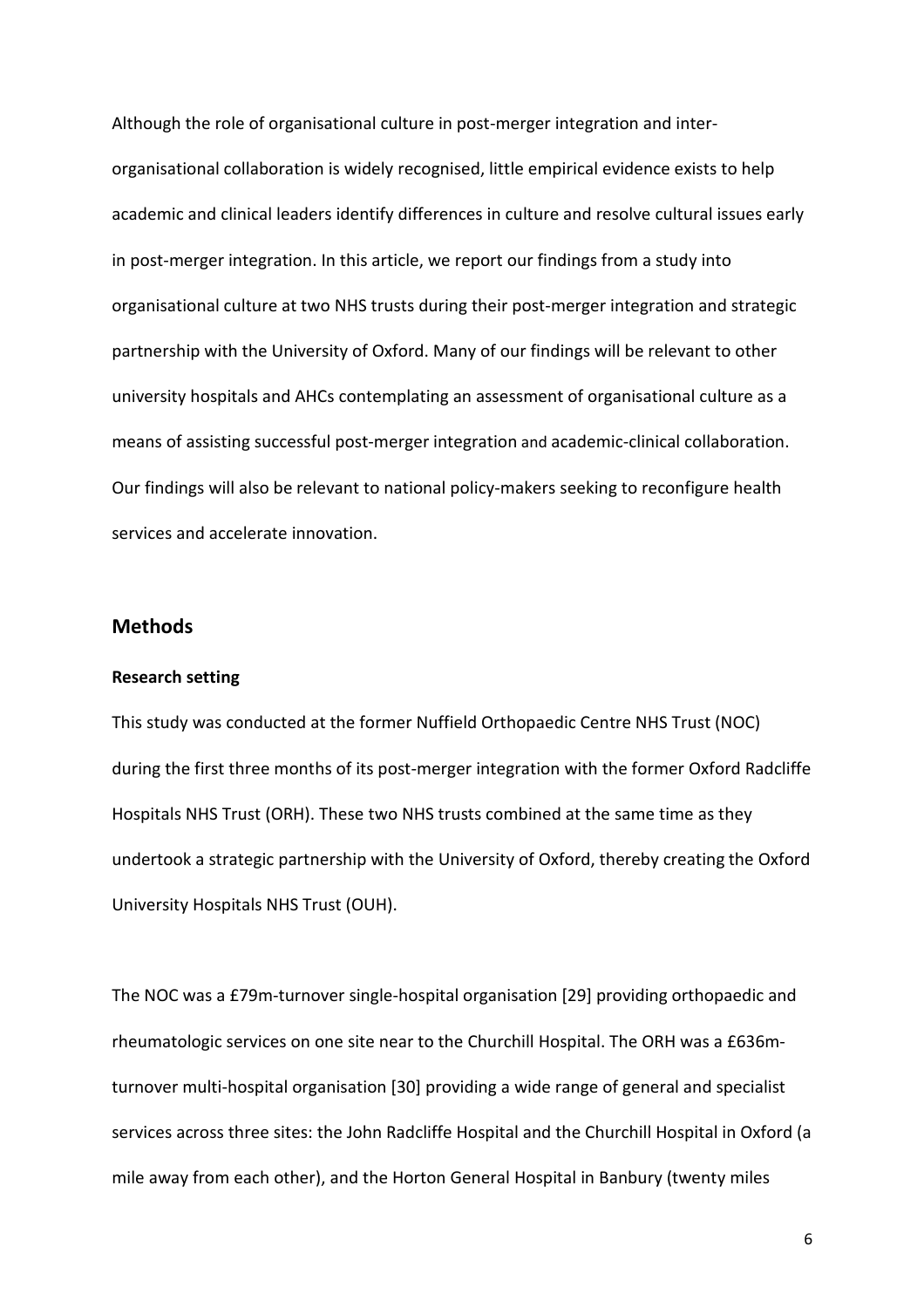away from Oxford). As a result of merger on  $1<sup>st</sup>$  November, 2011, the NOC joined the OUH as one of its seven clinical services divisions – the Musculoskeletal and Rehabilitation Division – while retaining its name as a hospital. The arrangement is captured well in the new NHS trust's slogan, "Four Hospitals, One Trust, One Vision."

The merger integration was envisaged to "make a step change in quality, cost-effectiveness and the academic-clinical integration" as well as "help to ensure the organisations' longterm financial stability and enhance the ability to achieve Foundation Trust status within three years in line with Government requirements" [\[31\]](#page-32-0).Improvements in the quality of care were planned to be achieved through the redesign of care pathways that crossed organisational boundaries. Improvements in cost-effectiveness were expected to come over time from reductions in duplicate activities. In particular, these improvements would be in corporate services in the short term, and from the optimised use of theatres and wards in the medium term [\[31\]](#page-32-0). In the long term, improvements would come from an increased number of tertiary referrals, international patients, clinical trials and research opportunities encouraged by the joint NHS/University brand [[31\]](#page-32-0).

Historically, clinical collaboration between the NOC and the ORH was limited, but they both had a strong tradition of academic-clinical collaboration with the University of Oxford. The NOC had built its reputation as the country's leading orthopaedic hospital on its own and throughout its history remained fiercely independent, whereas the constituent hospitals of the ORH worked together with many other organisations in the local health economy. Most strikingly, between 1948 and 1974, all Oxford hospitals except the NOC formed a Teaching Hospital Group known as the United Oxford Hospitals [[32\]](#page-33-0). Nevertheless, both the NOC and the ORH had a long tradition of academic-clinical collaboration with the University of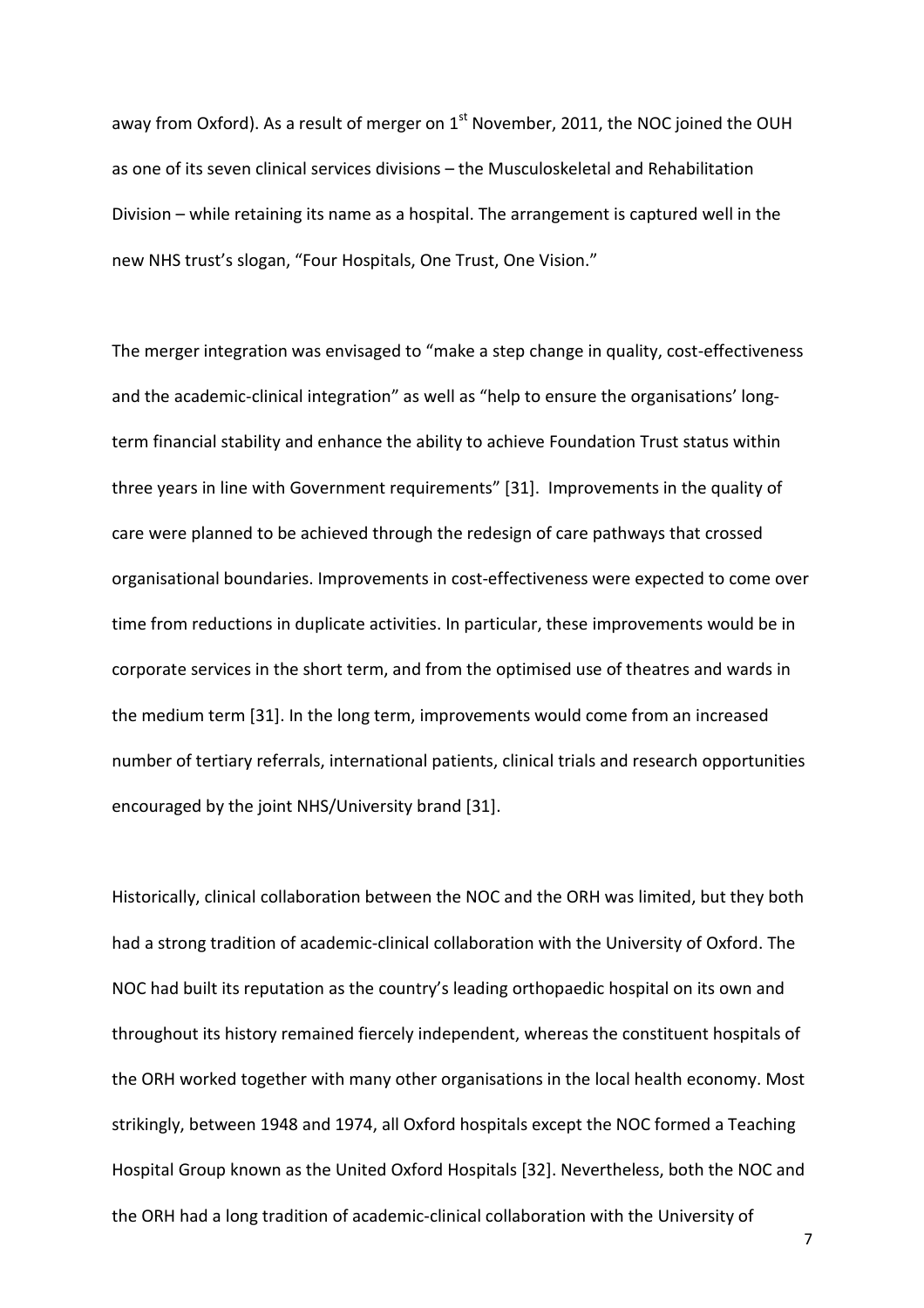Oxford, and had a common benefactor. In the 1930s, Lord Nuffield's benefaction helped modernise the NOC and establish university clinical departments in the hospitals belonging to the ORH and the NOC [\[32, 33\]](#page-33-0). At the point of merger, ten university clinical departments were co-located and embedded within the ORH and one within the NOC; and Universityemployed clinical academics made a significant contribution to the provision of high-quality health services by both NHS trusts.

The Joint Working Agreement between the University and the merged NHS trusts also came into being on 1<sup>st</sup> November, 2011, effectively providing a formal institutional framework for one of Europe's largest and most research-intensive AHCs:

- The Agreement institutionalised a strategic partnership between the academic and clinical partners with a joint tripartite mission of patient care, education, and research.
- The partners established joint governance structures, including a Strategic Partnership Board and a Joint Executive Group with four specialist committees.
- The partners entered into a Trade Mark Licence, which paved the way for the joint NHS/University brand identity. The license governs the use of the University mark in the NHS trust name in relation to the supply of health services.
- In the run-up to the Agreement, the clinical (NHS) partners introduced a clinically-led management structure that aligned with university clinical departments and thus enhanced academic-clinical collaboration.
- The partners pooled their resources and co-located their clinical trials and research governance teams to create a Joint Research Office[.](#page-32-0)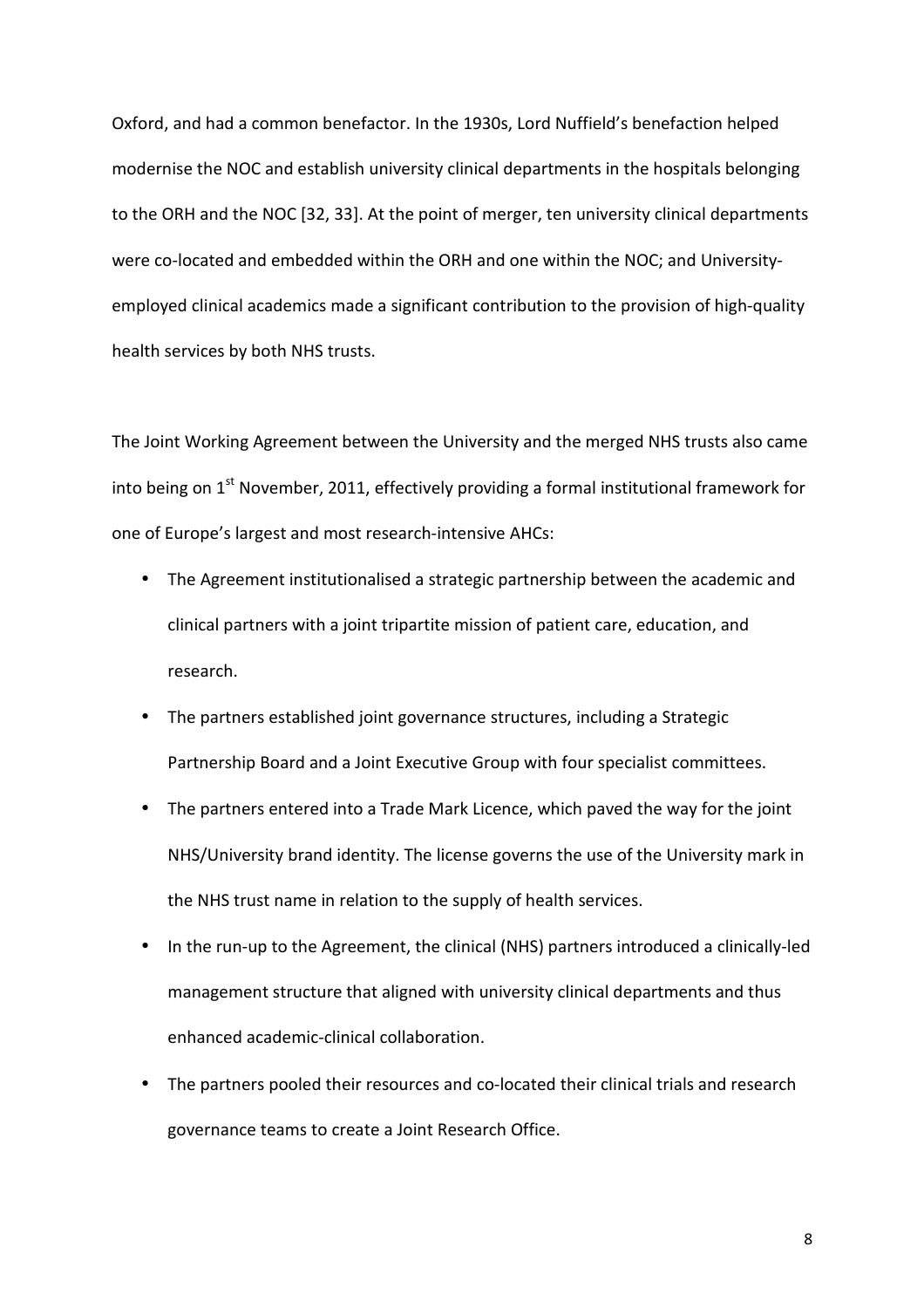#### **Research design**

The University of Oxford Clinical Trials and Research Governance Team reviewed the study, and it deemed that no further ethics committee clearance was necessary. An anonymous online survey was conducted in October-November 2011 among 72 academic physicians and scientists at the NOC. They constituted the entire population of academic physicianscientists jointly employed by the NOC NHS Trust (as it was then) and the University. Since these academic physicians were working in both organisations, it was thought they were in the best position to assess the pre-merger cultures of their academic and clinical enterprises.

The survey instrument was adapted from the US Veterans Affairs Administration All Employee Survey and included 14 organisational culture items grouped into four subscales corresponding to the four cultural archetypes of the Competing Values Framework (CVF) [[34\]](#page-33-0). Among the many ways to measure organisational culture in health services research [[35,](#page-33-0) [36\]](#page-33-0), the CVF is the method used most frequently [[34\]](#page-33-0). It distinguishes between two dimensions of an organisation's competing or opposite values/priorities: centralisation and control *versus* decentralisation and flexibility; as well as the internal environment and processes *versus* the external environment and relationships with outside stakeholders. The resulting quadrants of the framework represent four cultural archetypes (entrepreneurial, team, hierarchical, and rational), which are depicted in Figure 1 together with their major characteristics.

Besides the CVF instrument, the survey included four other items prompting respondents to identify their substantive employer (University or NHS Trust) and to provide any additional open-ended comments or thoughts on the major cultural issues for the NOC/ORH merger,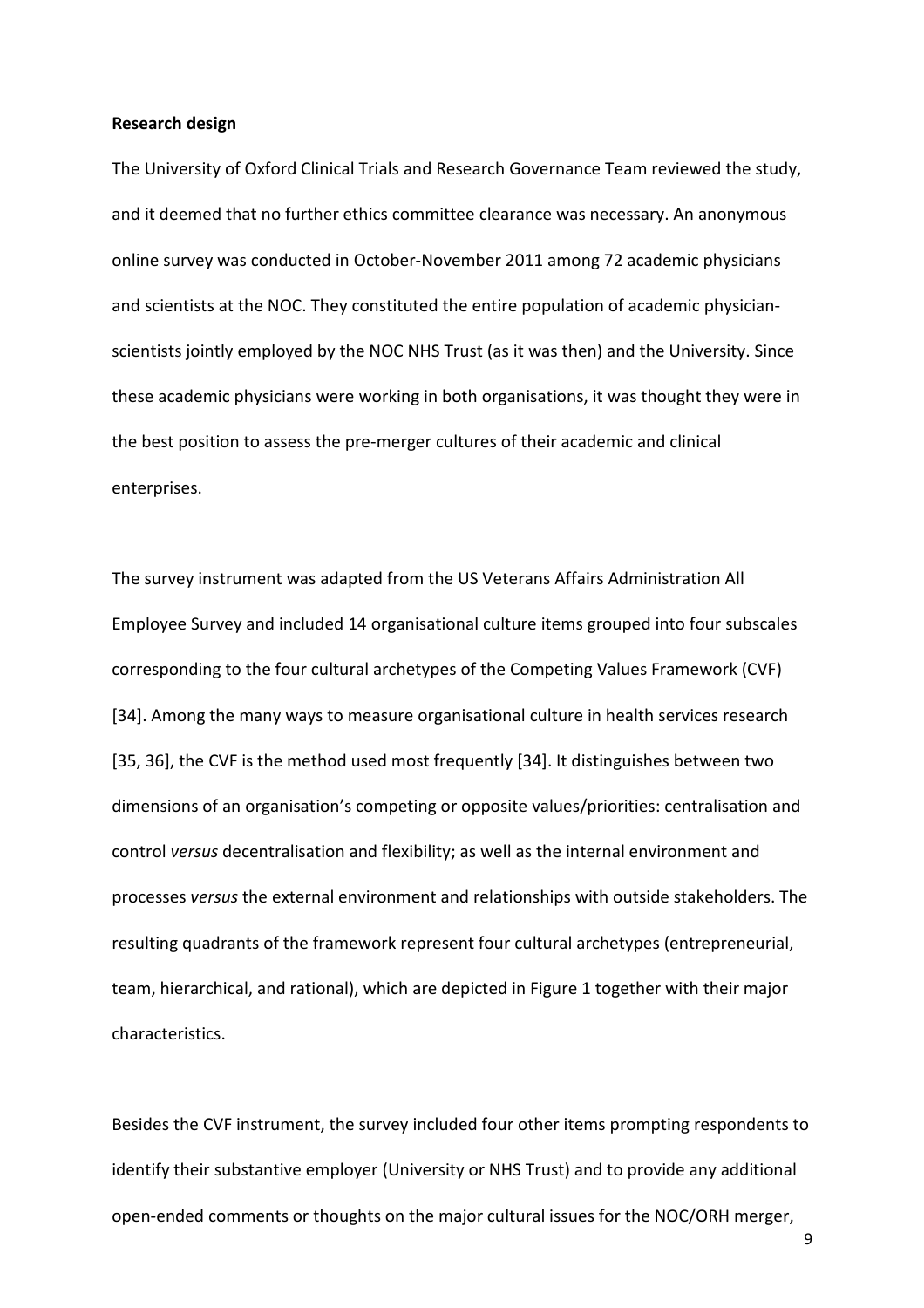and its impact on academic-clinical integration. To preserve the anonymity of responses, the survey included a link to another online form, where respondents could submit their email address if they were willing to be approached for interview.

Semi-structured interviews were conducted with six self-selected academic physicians and scientists at the NOC in January 2012. Interviews were typically 90 minutes in length, and conducted in the interviewee's environs. They explored organisational culture through interviewee descriptions of their work and its position within their field, hospital, and academic-clinical collaboration; opinions as to the impetus for merger, its conduct and potential cultural, clinical and academic effects; experiences of academic-clinical collaboration; and opinions of the Joint Working Agreement. The interviews were digitally recorded, transcribed, anonymised, and analysed for emerging themes. The interviews and open-ended responses from the survey were then classified and analysed using the CVF and the emerging themes.

During the analytical stage of the study, one of the authors (JF), who is the former Chief Executive of the NOC, held a group discussion with four other former members of the NOC Executive Team to corroborate and explain the findings from the survey and interviews. Notes of the discussion were taken and incorporated in the qualitative analysis along the CVF and the emerging themes. The perceptions of academic physician-scientists and the insights from executives are presented to complement each other.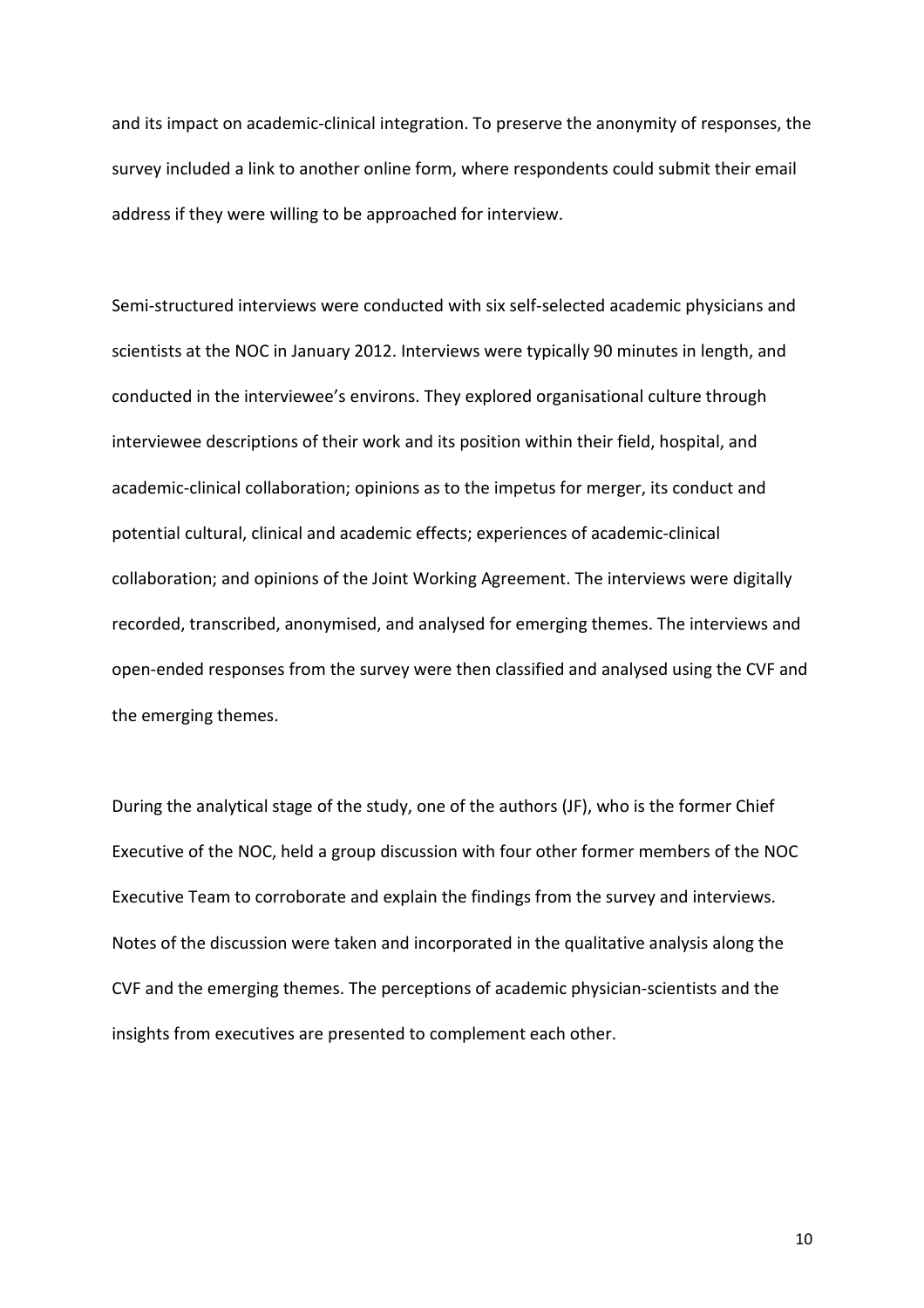## **Results**

A total of 38 completed questionnaires (response rate=53%) were received. Because of the small sample size, we did not perform a comprehensive statistical analyses as in our previous research at the ORH [\[26\]](#page-32-0) and instead concentrated on the analysis of qualitative responses. However, it is interesting to note the differences and similarities in the perception of organisational culture according to the quantitative data from this small sample at the NOC and previous research based on a large sample at the ORH [[26\]](#page-32-0) (Figure

2):

- staff at the NOC perceived that its clinical culture is more team-oriented and entrepreneurial than at the ORH;
- staff at both merging trusts perceived that the academic enterprise has a less hierarchical and more team-oriented, entrepreneurial, and rational culture than in the clinical enterprise;
- staff at both merging trusts perceived the current University culture and the future preferred NHS/University culture similarly.

Of the respondents, 24 (33%) elaborated on cultural items from the questionnaire or other issues of particular concern. These helped to shape the avenues of investigation in interview, and opinions expressed were in large part replicated – in greater detail – in interviews. We provide below our analyses of qualitative data with a selection of the most informative respondent and interviewee quotations to illustrate the range and depth of perspectives and to highlight major cultural issues and potential problems. We also present insights from the former NOC Executive Team to corroborate and explain the perceptions of academic physician-scientists.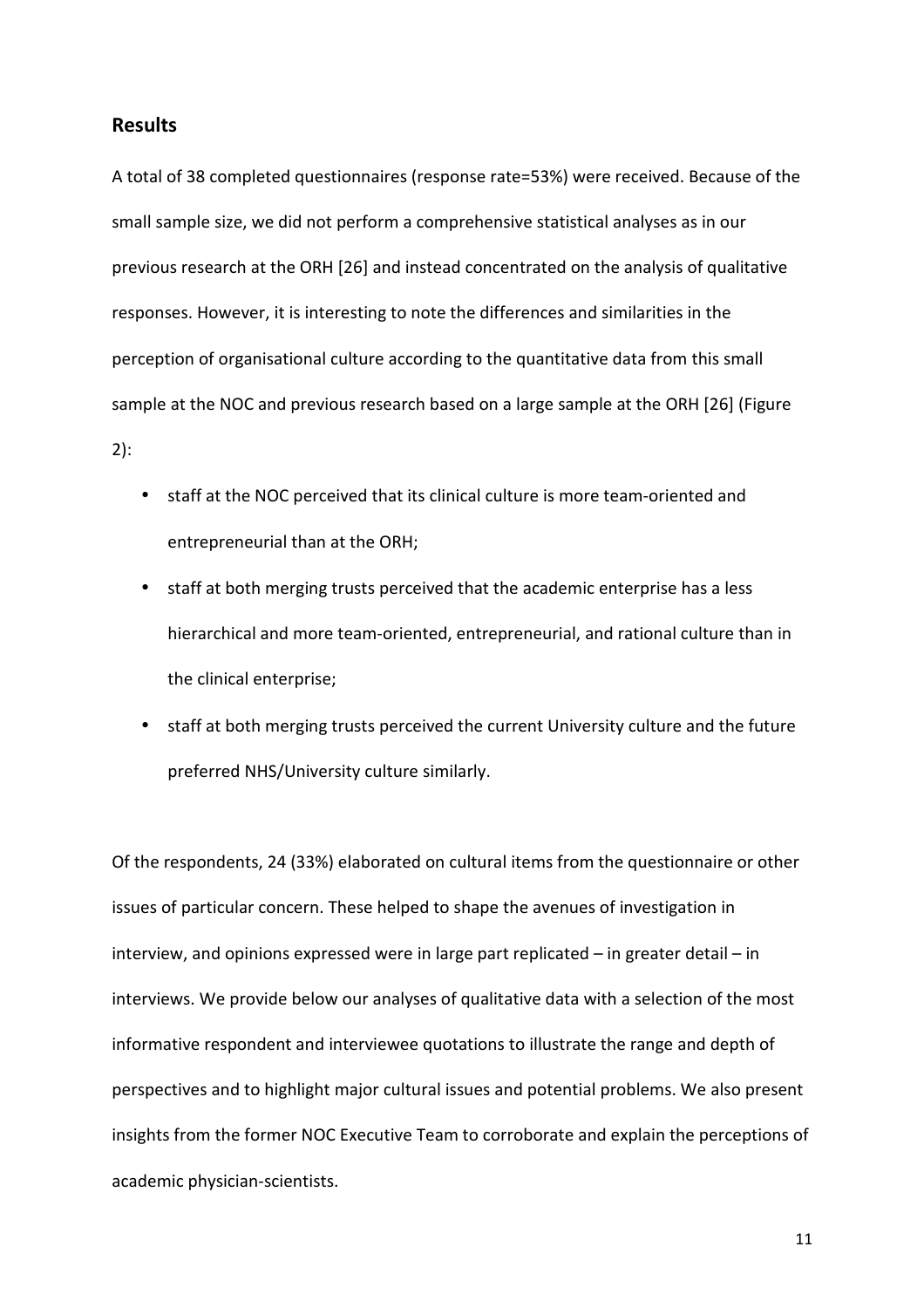#### *Entrepreneurial culture*

The NOC was perceived by its members to be more research-active and more entrepreneurial than the ORH. Those interviewed attributed this to the nature of their clinical area and the loyalty of patients with chronic conditions to the institution and its research ventures. Because of its smaller size the NOC was also perceived to be more flexible than the ORH, but there was a concern that in the merged organisation this would be lost:

- "The [merged] organisation is so complex that it becomes very difficult to change things. I am very concerned that NOC will get dumbed down and clinical enterprise and innovation lost."
- "It's just that you have to adapt yourself to be effective in a different organisational culture."

However, in comparison with the University, the NOC was perceived as less flexible and entrepreneurial, mainly because the NHS in general was thought to be too risk-averse, overregulated, and focused on finances and immediate clinical impact:

- "It is very difficult to find anyone prepared to be responsible for a change in practice [in the NHS]. Managers get kudos for organisational changes which are often not in anyone's interest, but difficult to stop. There is often blind adherence to directives. University is a bit more flexible, especially on the HR front, allowing short term employment."
- "It is critical that the metric of improving patient care be the main one used to drive innovation. It is not possible to complete every single regulatory dictate to the letter and still have time to produce research that improves patient care. …The job of the regulation is not to provide a zero risk environment for patients but to balance it with innovation that may improve care."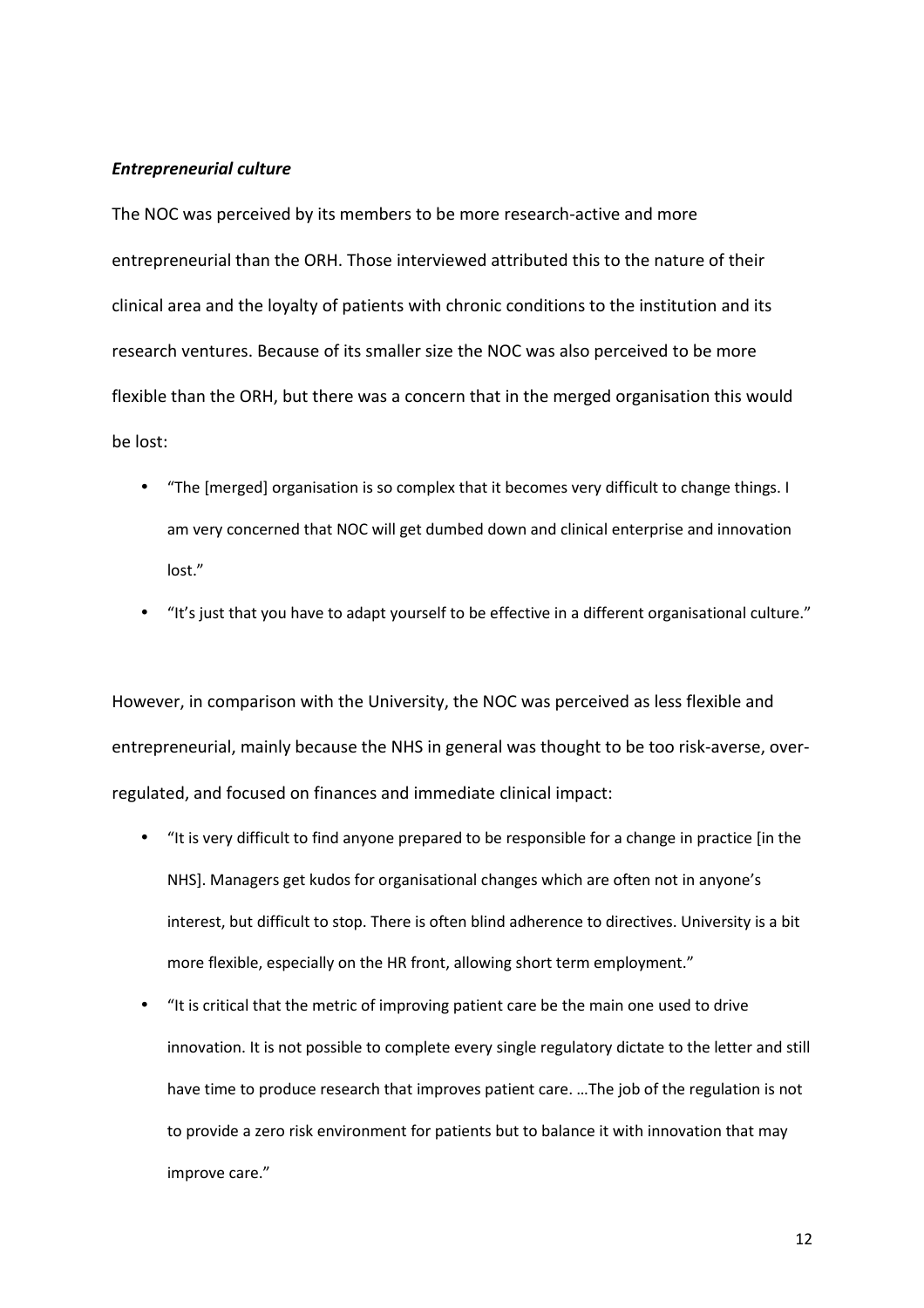Those interviewed welcomed the Joint Working Agreement because it provides a formal institutional framework – and thereby important support – for current academic-clinical collaboration. Nevertheless, a major issue for respondents was to reconcile different priorities in academic and clinical innovation and service delivery. There was a clear recognition of the different roles and primary emphases of clinical and academic settings and the need to balance these:

- "University is intensely innovation focused and has to continue this to remain competitive. ORH is service delivery orientated and has to continue this to remain viable. What works for one will not always work for the other and there is some complete and unavoidable incompatibility between the goals of both organizations. These need to be identified and coping strategies put in place so that time is not wasted re-identifying the same clash in different formats."
- "NHS pathway redesign may preclude easy data access to research subjects if increase same day admission, one stop shop, etc. Enabling research access may decrease the efficiencies that can be achieved on operational NHS delivery. Cultures of both organisations need to understand importance of symbiotic working."

The NOC Executive Team stressed the importance of getting the right balance and understanding between a more entrepreneurial university culture and the constraints within which the NHS operates. Being a statutory public organisation governed through contracts with healthcare commissioners, any NHS trust has to deliver services that are required by commissioners in accordance with the health needs of the local population. An NHS trust cannot choose to focus on a particular group of patients or a particular condition because of its interest and research potential. Likewise, an NHS trust cannot prioritise the likelihood of innovation over the need to provide good standards of service and to comply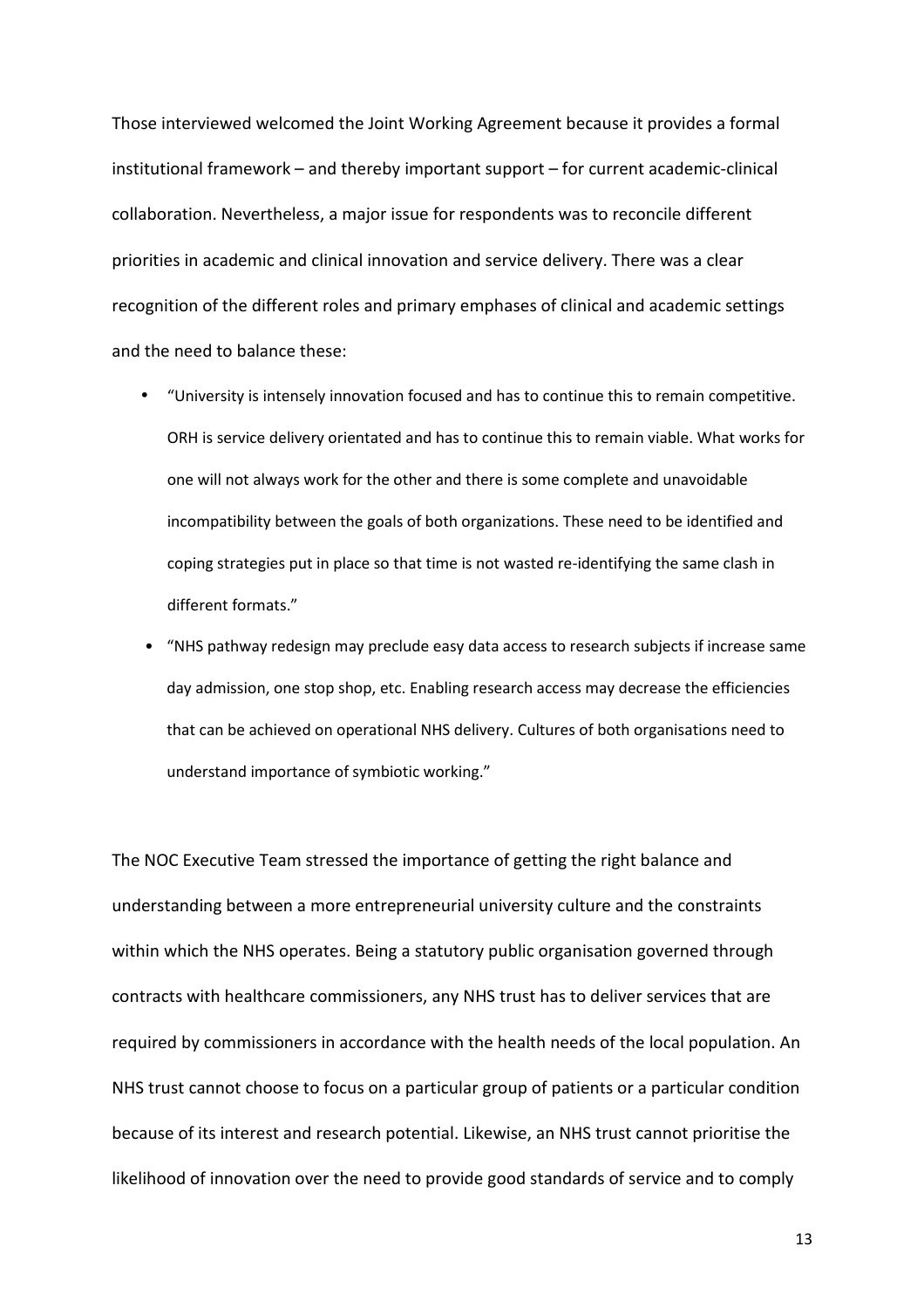with various safety regulations. These constraints make some aspects of entrepreneurial culture incompatible with the NHS service delivery model, and the high levels of entrepreneurial culture observed in the University may not be attainable in the NHS setting.

#### *Team culture*

The NOC was perceived to have a more team-oriented culture than the ORH because it was a relatively small organisation, and staff had a shared vision and were proud of their organisation. A statement by one individual was echoed in all interviews: "The NOC is about excellence and quality in orthopaedics". This clarity of vision gives insight into the strong identity and loyalty the NOC enjoys. Although respondents felt that the NOC needed better engagement with the ORH, they were concerned about the NOC losing its strong team values and being treated unequally:

- "Staff here [at the NOC] are hugely proud of their low infection rates, of hygiene, of MRSA, of service delivery and of finances. It has run as a very competent little place."
- "[A major cultural issue for the NOC/ORH merger is] ensuring equality across the organisations, the NOC has traditionally been quite introverted and has had no real need to engage with the acute trust [ORH]. Both organisations will need to engage with the issues faced by both – musculoskeletal services are very different on the two sites, and have very different needs."

The NOC Executive Team pointed out that history had influenced the identity and culture of the NOC, and that it still colours the views of some NOC members as to whether an integrated organisation can actually succeed. Traditionally, the individuals who were influential at the NOC felt that the only way the NOC could survive and achieve its objectives was to be separate. Although they are now long gone, their views carried forward for rather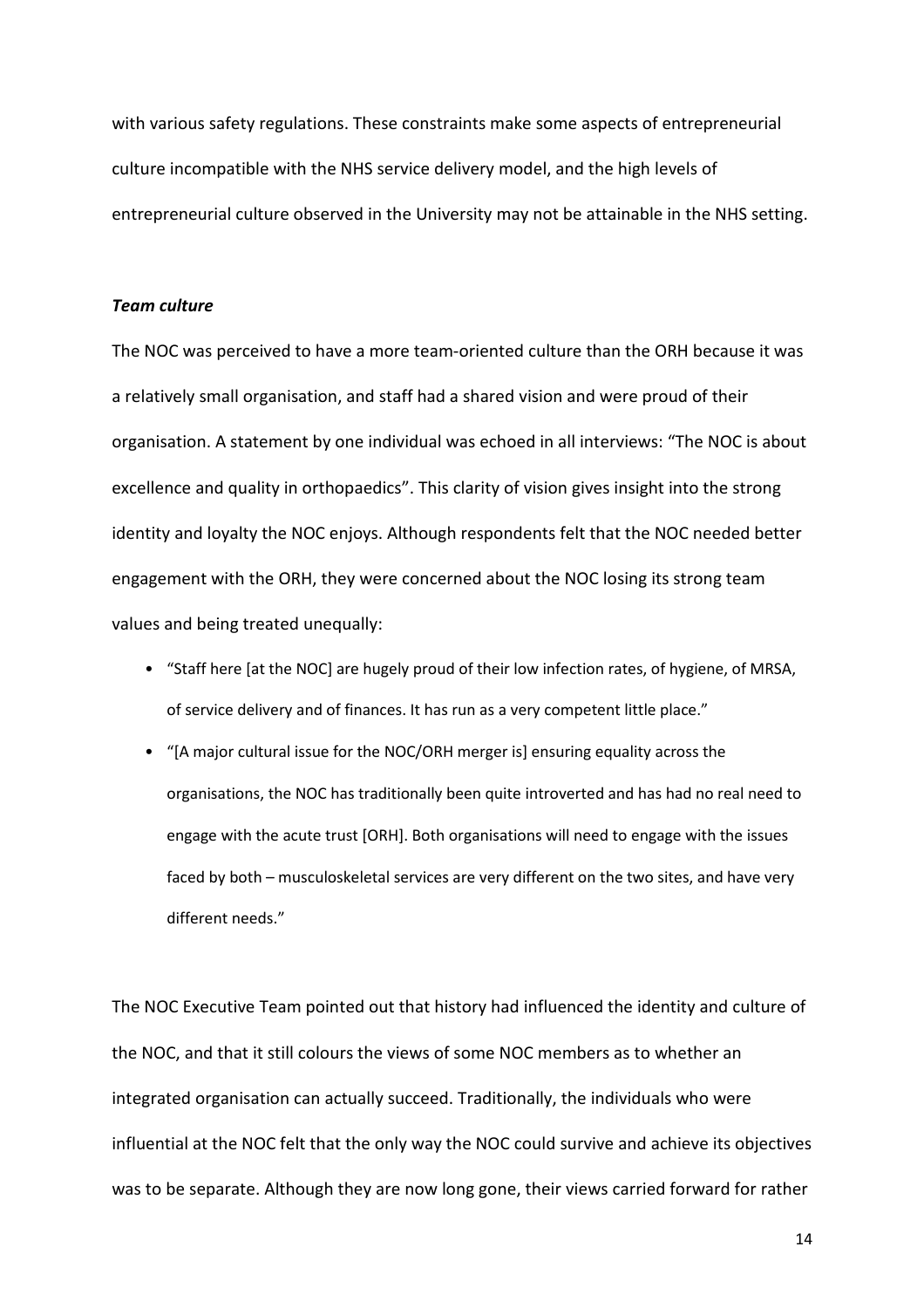a long time and could be seen, for instance, in the split of trauma and orthopaedics services between the two sites. The NOC was historically perceived by many in the local health economy as not just separate but isolated; an ivory tower, and not a team player. In turn, the ORH was historically perceived by many NOC members as the "big beast on the hill": not well-managed and consuming all the attention and resources, as opposed to the "small and beautiful" NOC. NOC members have perceived the success of their organisation as being due to its separateness and have developed a strong shared vision around their clinical area. In the run-up to the merger, many NOC members were concerned that from being an organisation with a clear vision and purpose they would become just an orthopaedic department of an organisation that had a much wider goal. Yet, there was a recognition that to some extent a clear shared vision could be sustained by creating in the merged organisation a devolved organisational structure, where different divisions are encouraged to develop their own identity, vision, and culture.

Whereas the early instances of teamwork between NOC and ORH physicians are positive, experiences of teamwork with managers are mixed. Respondents in different clinical teams had different – sometimes diametrically opposite – experiences of working with managers at the other trust, with responses ranging from "very caring and supportive" to "demoralising". Notwithstanding such marked differences in experiences, respondents would have preferred a more caring and supportive attitude from managers and more teamwork instead of focussing on management reporting relationships:

• "Managers and clinicians need to be on the same side; 'we', not 'you' should be heard much more. Managers and clinicians are together responsible, and neither should hold the other 'to account'."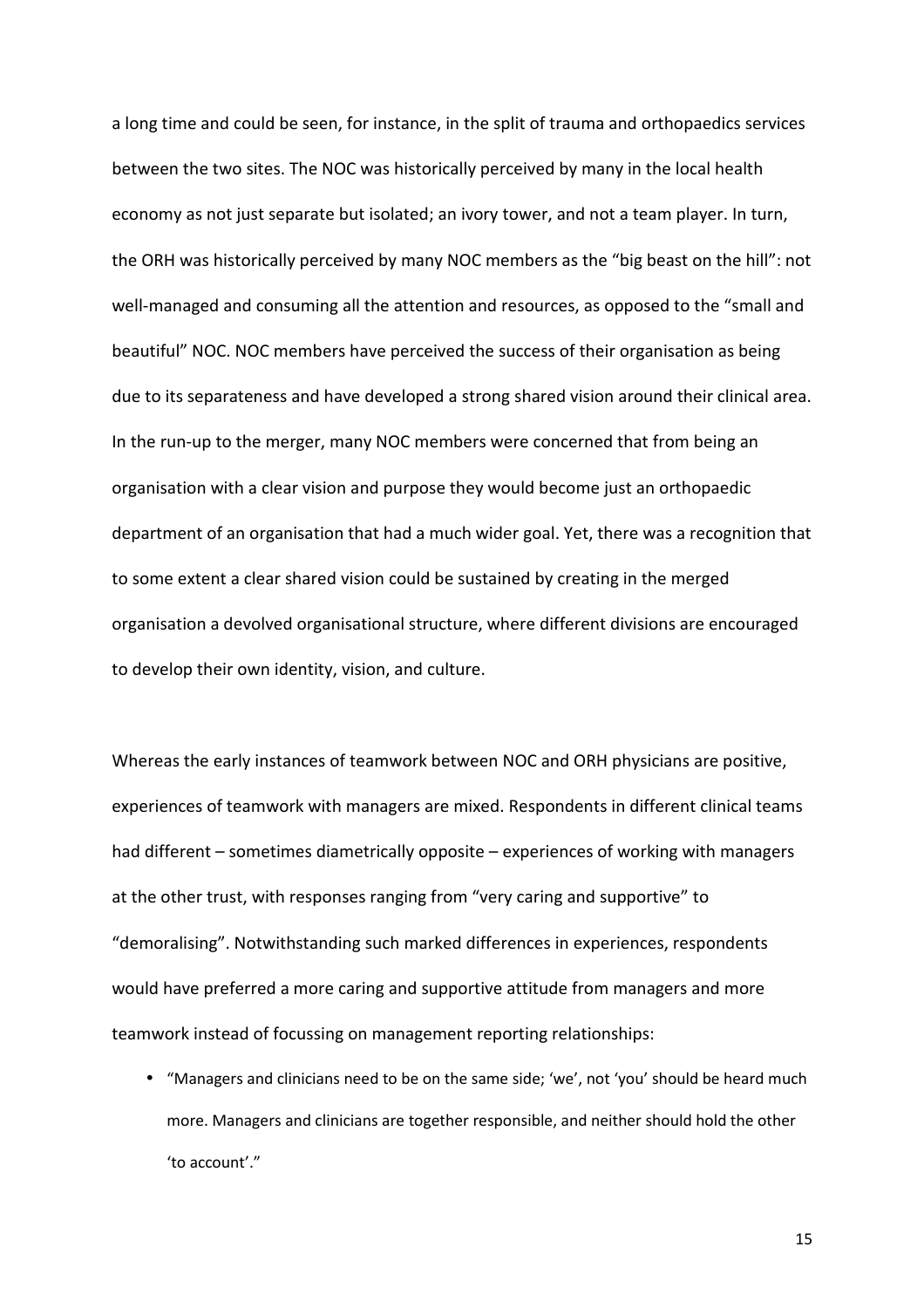The NOC Executive Team emphasised the importance of having a stable Executive Team for positive working relationships between managers and clinicians. For a long time, there was a culture in the NHS that expected managers to stay in the organisation for 2-3 years and then move on to a different organisation. Effectively, managers were influencing changes that they never saw through to the end. At the same time, many clinicians at the NOC were there for 30-40 years and they obviously did not appreciate the continuous churn of managers. Thus, having a stable and long-serving Executive Team at the point of merger had a positive impact on the working relationships between managers and clinicians.

Because the relationship with the University of Oxford is one of partnership rather than merger, concerns with respective team cultures did not arise in the same way as between the NOC and the ORH. Parties to academic-clinical collaborations built their relationship out of, but independent from, their institution's team values. Collaborations were seen to be between researchers or groups, not institutions. Further, many collaborations – especially those undertaken through the National Institute for Health Research (NIHR) Biomedical Research Unit (BRU) at the NOC – had been successful and productive long before the Joint Working Agreement:

• "I feel that those in the different organisations who need to communicate and/or collaborate have been doing so over the years anyway."

The majority of respondents were positive about the impact of the merger on academicclinical collaboration and teamwork. While university-employed clinical academics hoped that it would substantially improve the perception of clinical academics as "valued members of the team", NHS-employed physicians hoped to feel more "pulled into the University". Yet,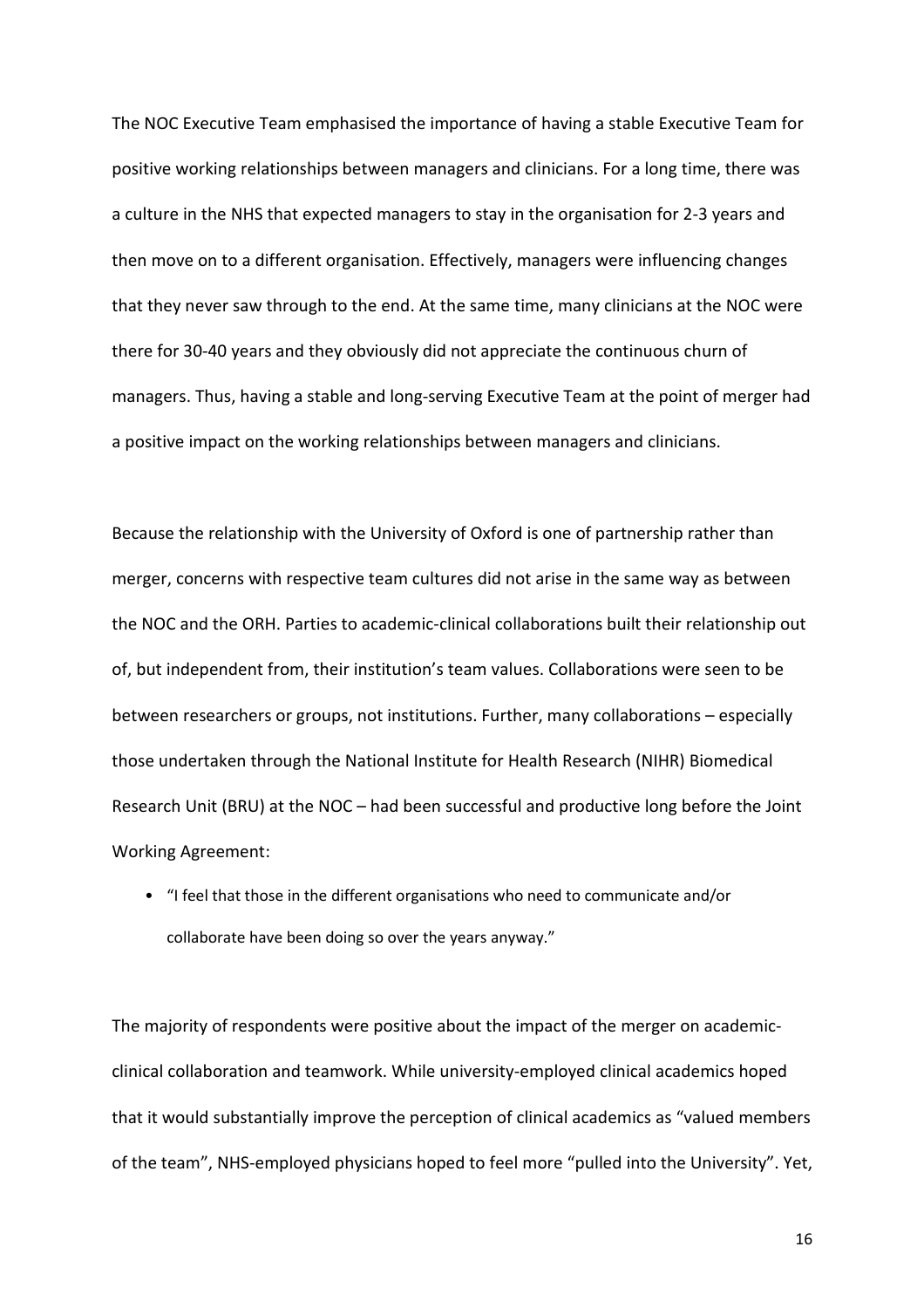a minority of NHS physicians felt disenfranchised and isolated and were concerned that they would lose out to university clinical academics in terms of prestige and opportunities:

- "I have found the University to be rather isolationist, unwilling to include NHS staff in research projects etc., but always wanting the NHS to produce the data for projects and grant applications."
- "I am very concerned that as a busy clinician with only a small research/teaching component I will be treated on a second tier compared to an academic appointment."

Respondents repeatedly emphasised that both the NHS and the University urgently needed to pay more attention to staff support and development:

- "In both NHS and University there is a low level of attention to staff development, particularly of the non-clinical staff. Despite this there is a relatively high level of loyalty to the NOC, this loyalty and commitment is at risk if the non-caring attitude of management continues."
- "The University could learn a thing or two about the value of people and not always doing things just to innovate and 'be first'."

#### *Hierarchical*

Those interviewed believed that the NOC had a lesser hierarchical culture compared with the ORH because of the NOC's smaller size and greater team values. A major concern for post-merger integration was the danger of being "swallowed up" in a larger bureaucracy. Interviewees noted, however, that the ORH could have been perceived as much more bureaucratic simply because it was bigger and unfamiliar. At best, those interviewed hoped it was simply a matter of learning a new system, but this was tinged with a sense of loss; they had given up something that worked well for them: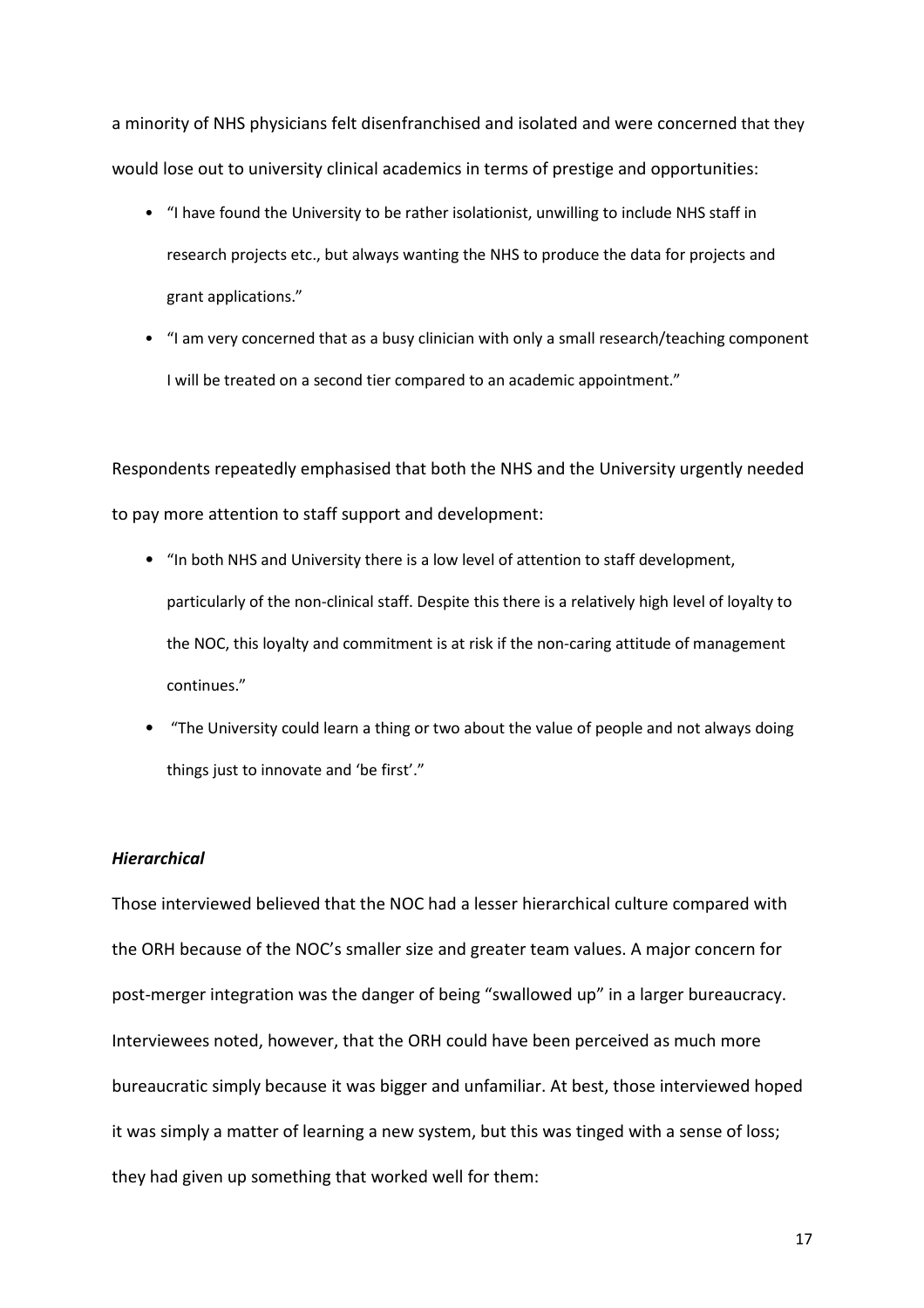- "NOC is a small 'family' with relatively little bureaucracy and a friendly approach to performing day to day tasks, i.e. chat in the corridor, actions taken. This may be at risk if staff turnover/rotation high."
- "There is concern that the familial environment of the NOC will be eroded by the merger. ORH is perceived to be a large inflexible juggernaut, concerned only with its own priorities."

According to the NOC Executive Team, the size and scale of the NOC made it possible to develop a culture of informal contact and accessibility. Managers and clinicians were able simply to call in to the office of the Chief Executive and other members of the Executive Team, have a conversation in the corridor or at the coffee stand. Face-to-face contact made clinicians feel that they were able to get answers, that communication was easier, and that they were able to influence and be heard in a way that is much more difficult to achieve in a bigger organisation. The downside of this, however, is that written communications sometimes did not get through. Clinicians appreciated and expected more personal engagement.

Interviewees recognised that the best safeguards against the loss of the familial environment of the NOC were to be found in a devolved organisational structure. The NOC maintained its name as a hospital, and its clinical distinctiveness as one of seven devolved divisions within the new organisation. These were repeatedly emphasised by those interviewed:

- "Of things that were absolutely non-negotiable… one was the name."
- "As a division, we are not the smallest of the divisions."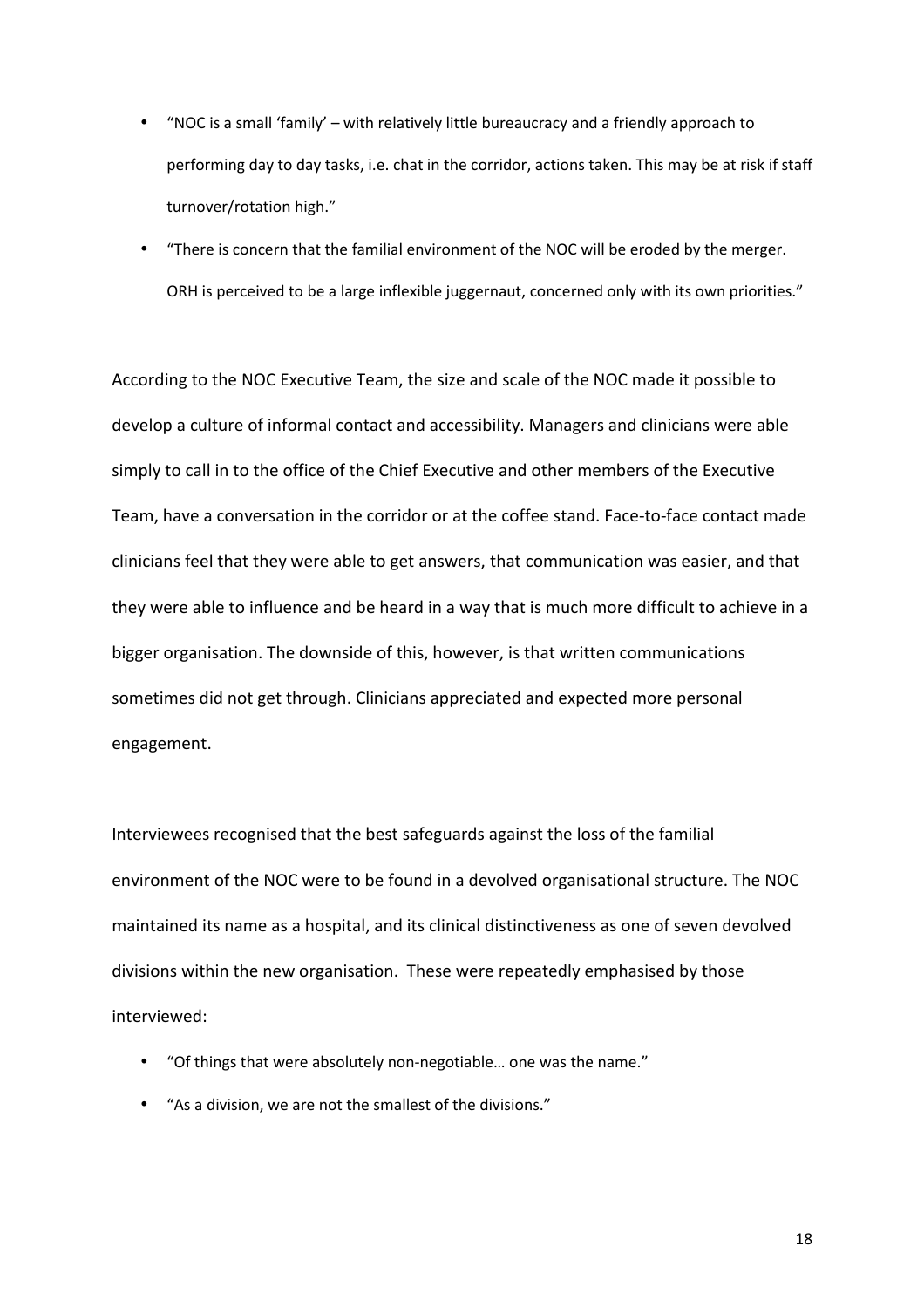The NOC Executive Team explained that in advance of the merger, the ORH was already devolving its management structure down to the level of divisions, and the NOC served as an exemplar of how other divisions should be run. Another important reason why devolving management down is imperative for the success of post-merger integration was the preservation of the NOC's identity and staff engagement. When the NOC's site was redeveloped long before the merger, there was a lot of concern among the staff that it would lose some of what made it the NOC. The Arts and Identity Programme helped bring together the old and the new (e.g. by finding place for old names and art in the new buildings and by creating a mural that depicted the whole history of the organisation), and everyone at the NOC was engaged in that process.

Interviewees maintained that the NOC and the University had distinct but related missions, and systems of governance that reflected these differences. They did not deem these differences as a hindrance and accepted the need to learn how to operate effectively within the two systems. Most believed that the NOC, and the NHS in general, were much more hierarchical than the University, yet some commented that the politics in the University could be as counterproductive as the hierarchy in the NHS:

- "The NHS is target driven from central Government. The talents and time of many able individuals is sometimes wasted in meeting these goals, particular where the benefit to patients is in doubt. Conversely, the University fosters innovation and allows individuals more freedom to excel in their areas of interest."
- "The politics in the University appear even more divisive than they are in the NHS...this is very damaging for innovation as well as staff development."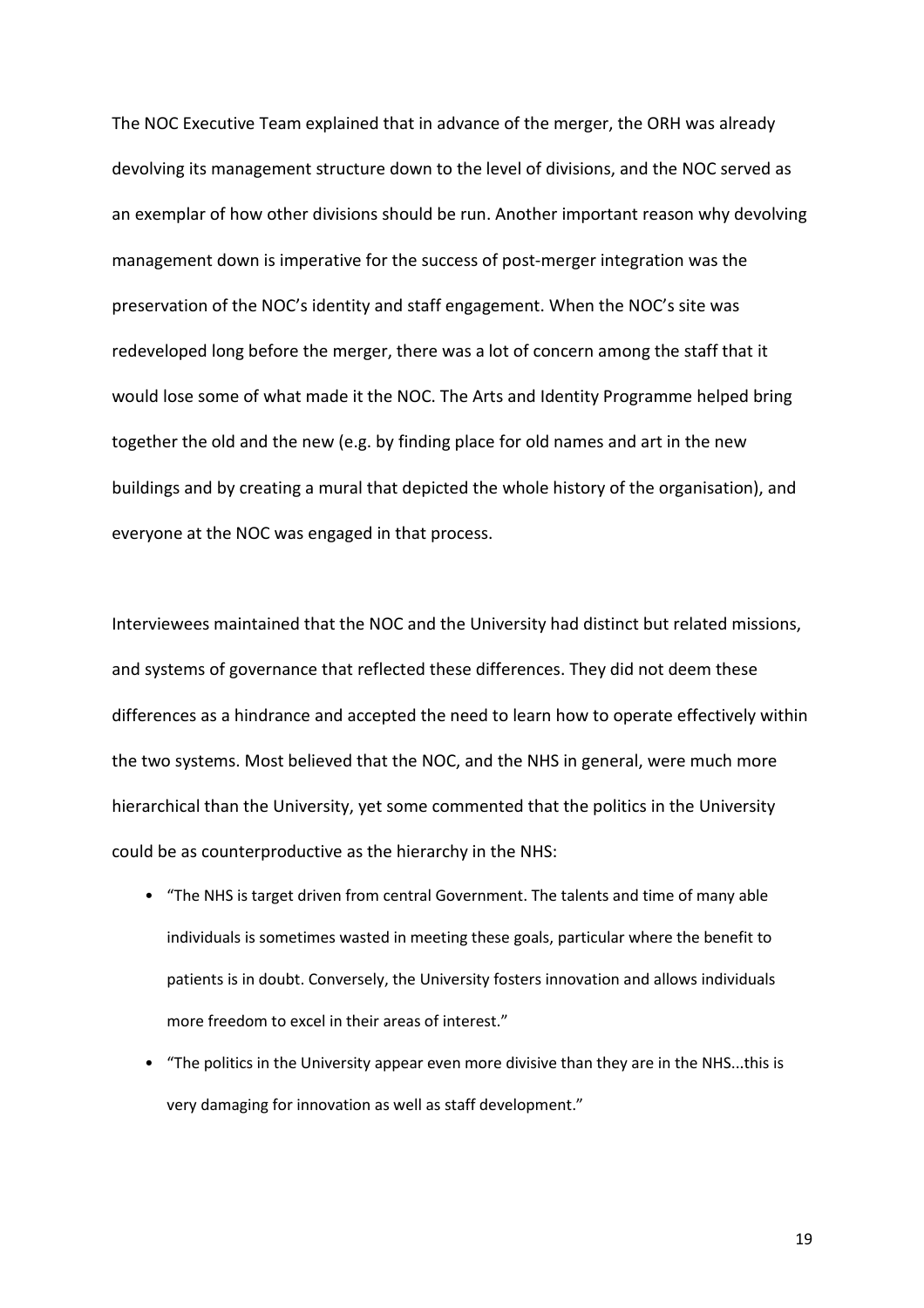Insights from the NOC Executive Team reveal that because the NHS is a centrally run and funded health system there are indeed people in the NHS who feel that they have to perform certain tasks and duties because of central diktats or targets, which are not necessarily in the best interest of patients. Therefore, it would be desirable to move away from the hierarchical culture towards a more team-based and rational culture, where people would feel engaged and supported, and where entrepreneurial culture could flourish as well. However, the university-type entrepreneurial culture based on individual achievements and governance structures without clear reporting lines and accountabilities would not be optimal for health service delivery.

Integration of the NHS trust and University clinical trials and research governance teams is one aim of the strategic partnership. Those interviewed welcomed the idea with caution, still noting that change, however promising an opportunity to reduce bureaucracy, was still difficult and disruptive at the outset. For instance, research application processing times had initially increased:

• "I don't necessarily know that things were done hugely differently. We all do the same key… GCP [Good Clinical Practice] training and we all deal with the same ethics committees, and so it's more that it has just ground to a halt in terms of how long it takes to get anything through."

In the same way that there are adjustments to be made to enable joint and more efficient research administration, there is recognition of the need to align NIHR research infrastructure:

• "There's a younger generation who see the business necessity [of partnership and integration]. It was interesting to watch [the NOC's] BRU and [the ORH's] BRC renewal. This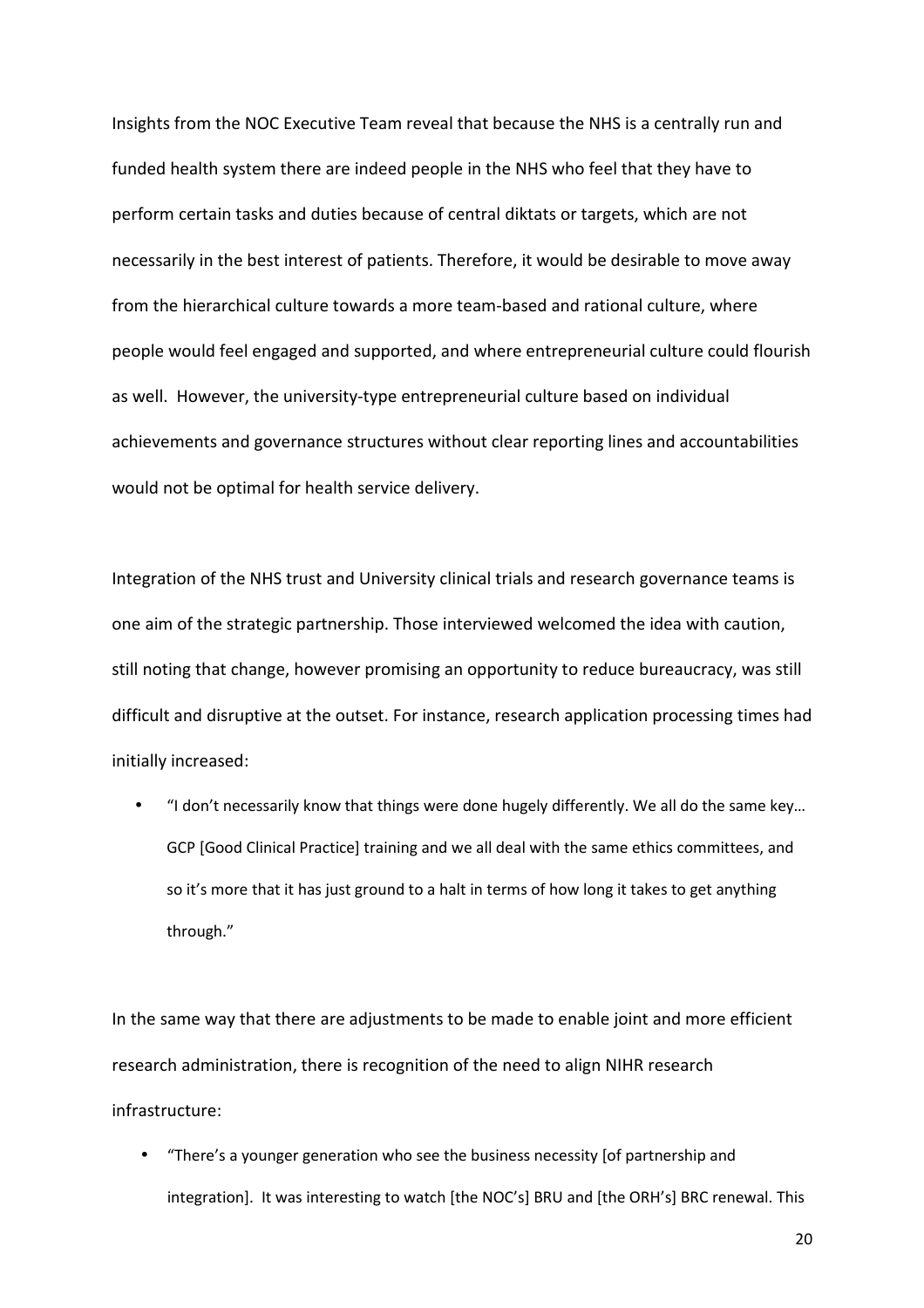time the bids were put forward with the BRC and BRU knowing what each other was doing. It's encouraging because it means that people are losing a little bit of an empire mindset and having a joint business plan instead. You just are not going to be competitive if it looks like you can't talk to your neighbour."

#### *Rational*

Respondents felt that it was easier to engage in the planning and implementation of the organisation's goals and objectives with managers at the NOC because ORH managers already had too many responsibilities. The view was that it is necessary to have a more efficient process for scaling up the NOC's best practices to the merged NHS trust:

• "…even though the ORH has the largest community falls programme there was no unified inpatient falls service. Instead of saying to us, great let's use what you have got to save time and get on with it, there was a painful ongoing deconstruction and now reconstruction of the process."

There was a general feeling among physician-scientists that the pursuit of greater savings, inadequate reimbursement for specialist services through the Payment by Results (PBR) system, and the increasing costs of repayments on Private Finance Initiative (PFI) capital projects, put additional strains on the post-merger integration with the ORH:

- "Staff at the NOC feel that we have been through many painful rounds of austerity measures in recent years in order to balance our books and are now joined with an organisation which has yet to start this process and is heavily in debt. The fear is that further such rounds will come and be applied equally to all divisions, which will disproportionately affect the NOC."
- "Risk of losing specialist services, unless fundamental funding flaws of PBR underreimbursement, and PFI (over-costed due to paying interest on part of hidden national debts) are addressed."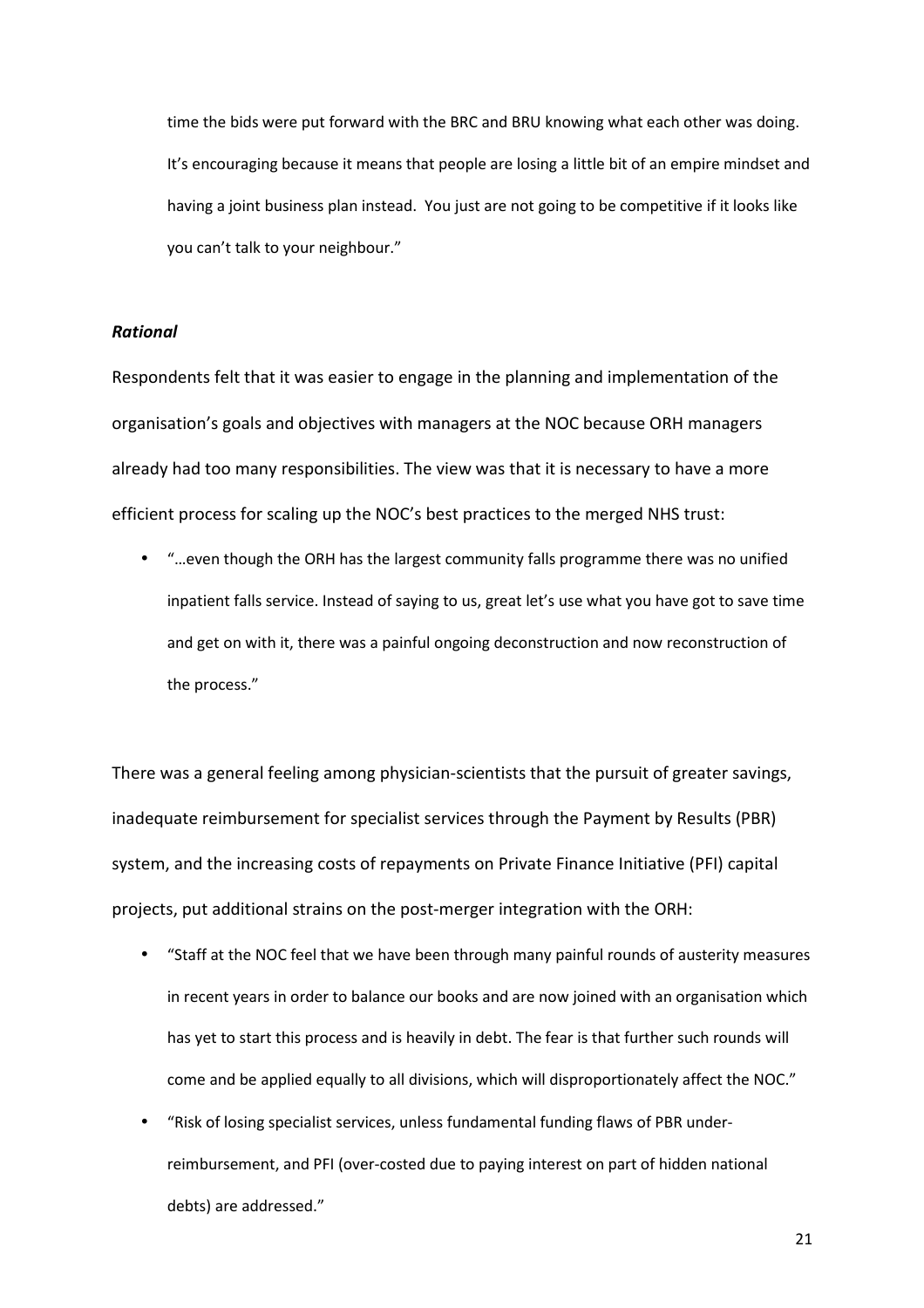The NOC Executive Team explained that whereas the ORH's finances fluctuated over the last five years, the NOC implemented a successful turn-around programme to make substantial efficiency savings and generate additional income. However, in the long run, the NOC would struggle to achieve Foundation Trust status and maintain its financial viability in line with the Government requirements because, unlike the ORH, the NOC did not have the breadth of the services that were sufficiently funded. The NOC had predominantly specialist services, which were not fully paid for under the PBR reimbursement system. Moreover, taking into account the diminishing cash envelope from the commissioners, the NOC had to deal with the stranded costs of the new buildings and infrastructure funded through PFI. In such circumstances, the NOC's Board of Directors felt that the best way to secure the NOC's longterm interests was to enter into a voluntary merger with an organisation that shared its priorities and thereby stay in control of the merger process rather than face the prospect of losing its specialist services and being deemed unviable in the future.

The majority of questionnaire respondents and interviewees were positive about the formal Joint Working Agreement and saw it as a potential basis for improving clinical services, research, and teaching:

- "I think that there will be an integrated strategy with the three strands [clinical, research, and teaching], as opposed to three completely different strategies."
- "Increased academic input helping clinicians to measure outcomes and improve practice, and increase profile of the NOC."
- "On both sides [clinical and research] there is also an increasing awareness about the patient centred-ness of it. Patients expect to have a strong say on what they want for the future."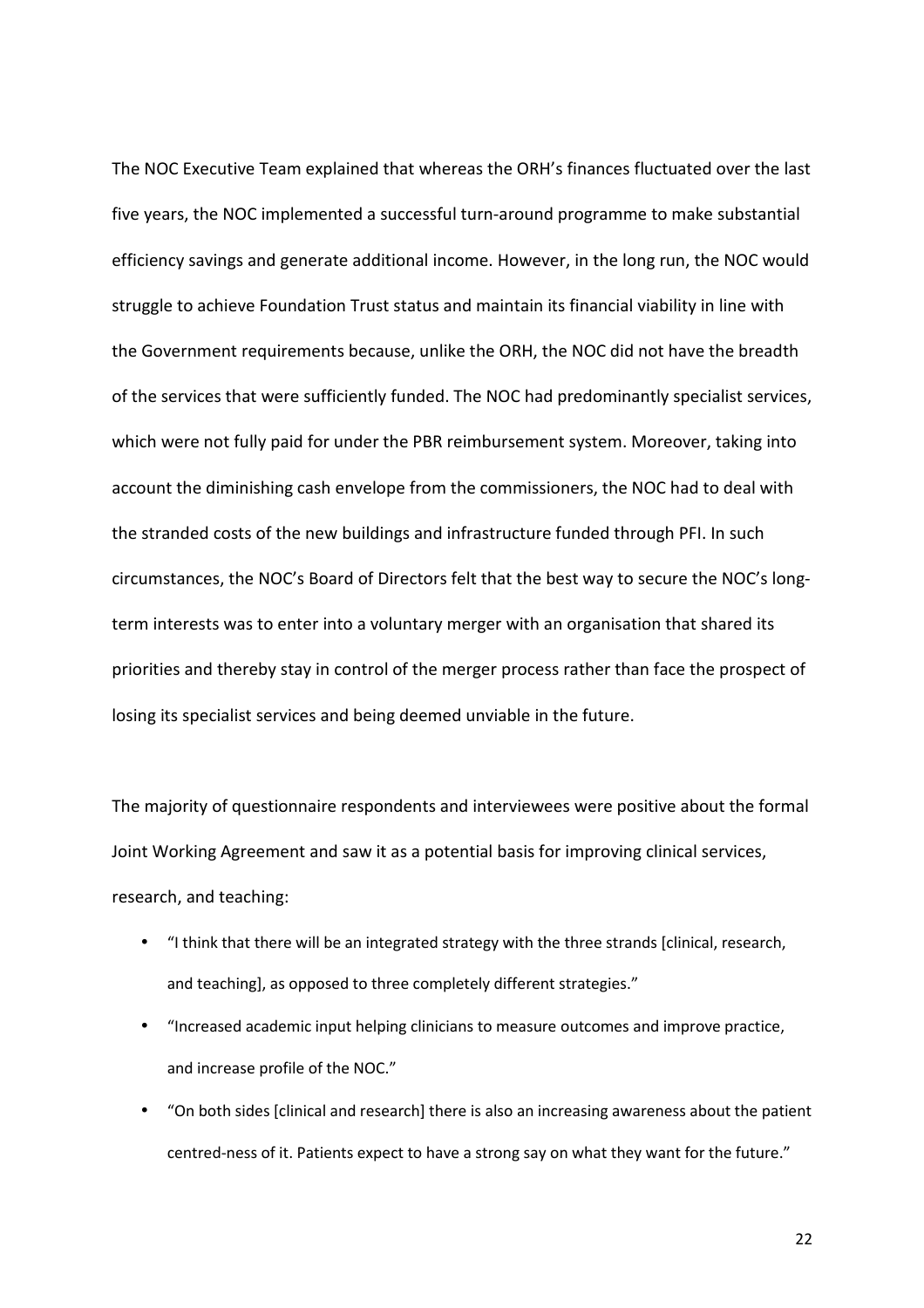A minority of respondents and interviewees had a negative or neutral outlook, however. Some were concerned that one party to academic-clinical collaboration would benefit at the expense of the other. Some felt that "nothing will change and the NOC will carry on just as before", or that adverse financial conditions would undermine the potential benefits of the merger and strategic partnership:

- "I think that the merger could constrain academic freedom, yet, if managed well, could free up the academic side to undertake higher-impact scientific endeavours."
- "The merger has no definite clinical benefits for the NOC but there are benefits for the University. Clearer demarcation of funding streams to University or NHS work would be an advantage."
- "Potentially could be greater true integration and cooperation between NOC and ORH and University for service, teaching, training and R&D innovation. Sadly initial responses, in face of massive savings to be made, resulting in cuts to SPA [standard programmed activity] time etc., indicate the reverse will be true, as doctors retreat into silos to defend their positions in the increasingly hostile environment."

Those physician-scientists who participated in the study believed that in the current adverse financial situation, strong and fair leadership was required both locally and nationally, and expressed hopes that clinical leadership would be promoted. They commented positively on the changes in the ORH Executive Team that preceded and enabled the merger:

- "Under the old [ORH] exec team as was five years ago, I don't believe we would have pursued a merger with them. That changed."
- "Strong fair leadership will be critical at this difficult time of change locally and nationally for the NHS and academic medicine."
- "Many clinicians are hoping that the management structures of the NHS are rebalanced towards enabling clinical leadership."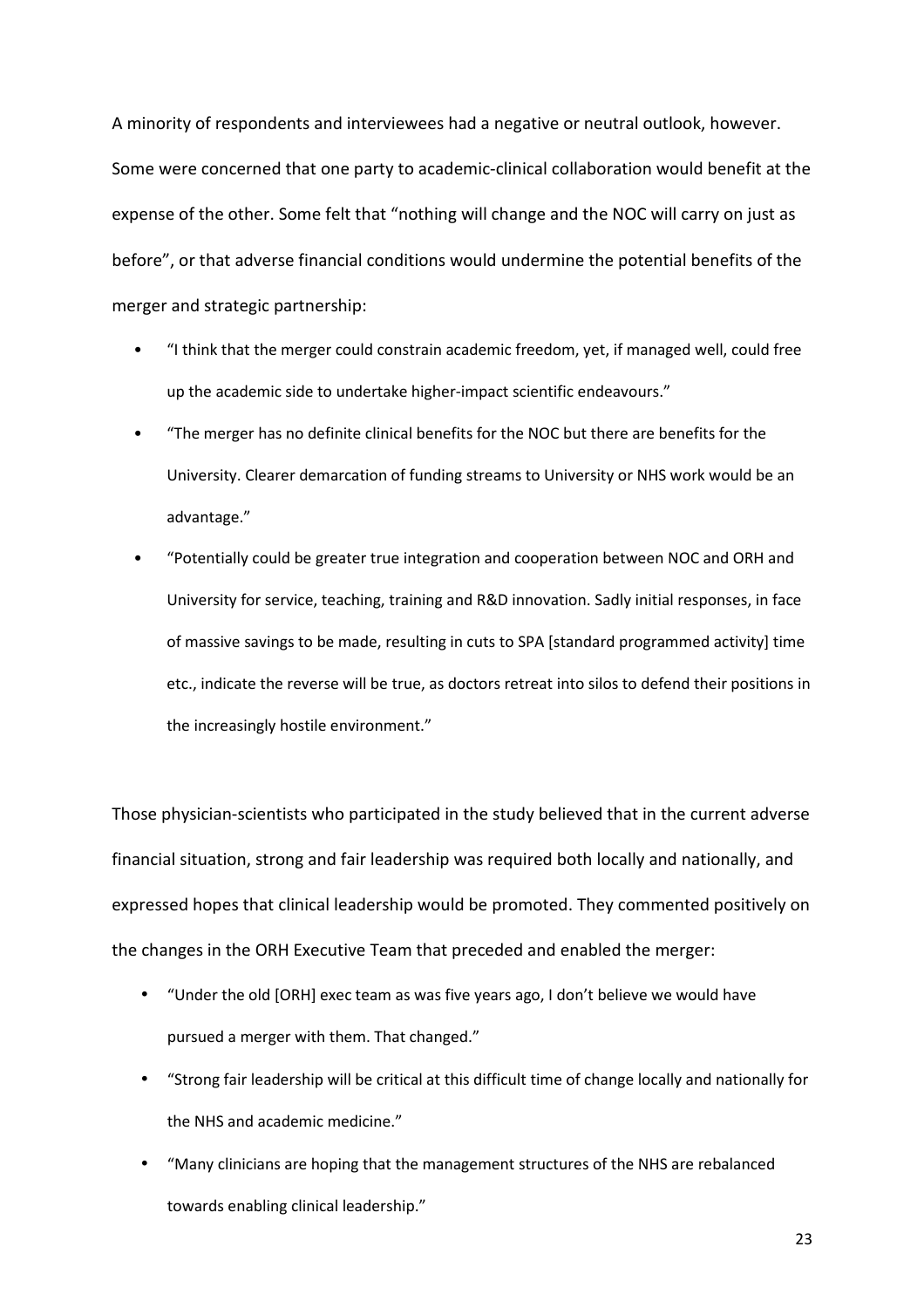The NOC Executive Team agreed with the salience of leadership to the merger. Whilst the long-term goal for the NOC and the ORH to come together was shared by many in the local health economy, including the Strategic Health Authority and commissioners, the NOC could not have contemplated a merger during the previous ORH administration. It was not in the NOC's interest given the management and direction of the ORH. When the new Chief Executive, Medical Director, and other members of the ORH Executive Team came in, they started to change the ORH and it developed to the point where it became in the interests of both organisations to come together. There was confidence around the leadership of the new ORH Executive Team that a merger would be of mutual benefit to both organisations and to the local health economy.

# **Discussion**

#### **Main findings and implications**

As the number of mergers involving university hospitals and AHCs is set to grow, academic and clinical leaders are looking for new approaches to ensure success of post-merger integration and academic-clinical collaboration. In this article we used an organisational culture approach to examine the pre-merger and the preferred future culture at one of two NHS trusts during their post-merger integration and strategic partnership with the University of Oxford. Through this work and in comparison with earlier research [[6\]](#page-30-0), we identified key differences and similarities in the pre-merger culture across the two merging NHS trusts and the University, as well as a number of cultural issues that have important implications for the success of post-merger integration and for strategic partnership with the University.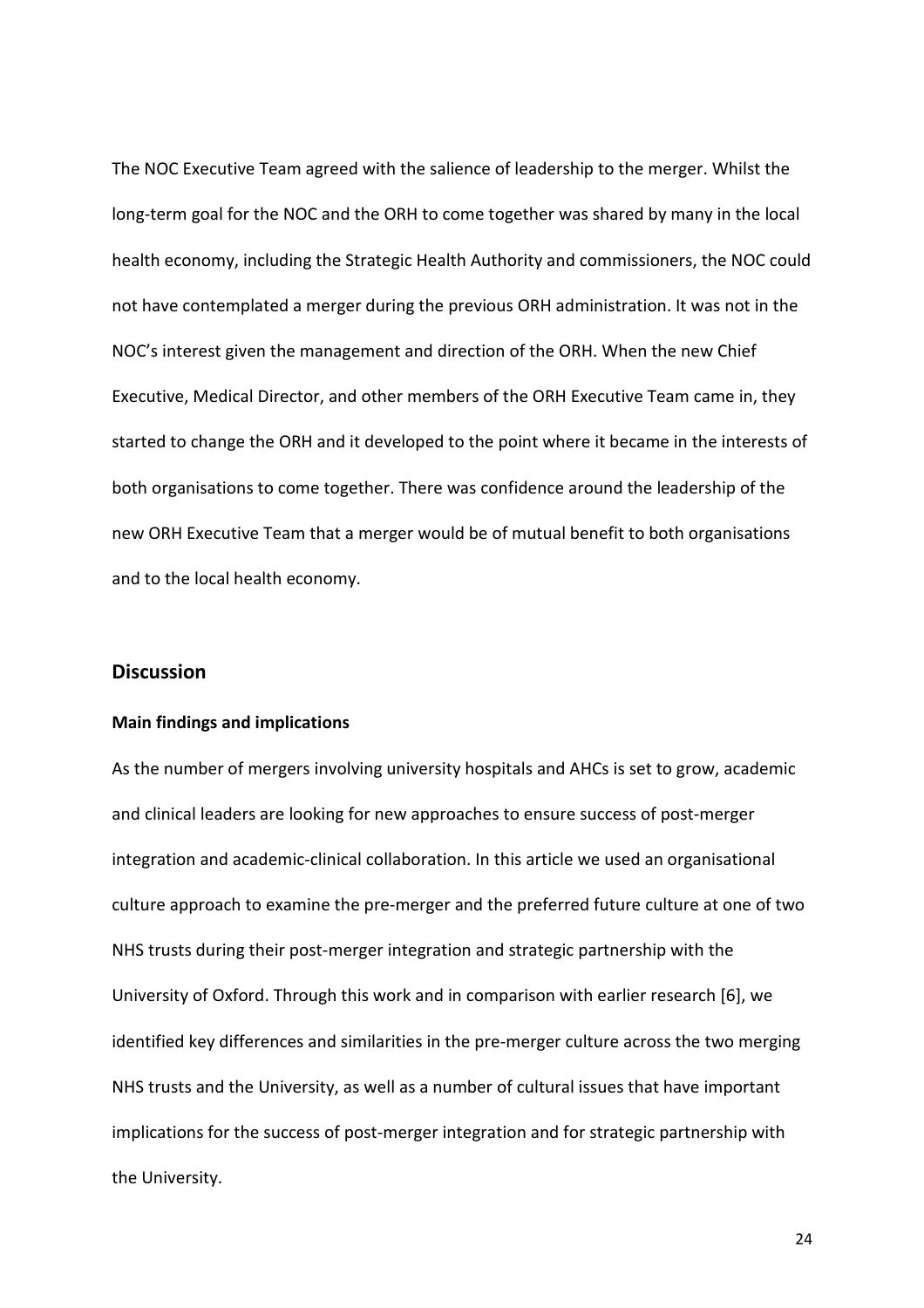First, qualitative responses indicated that respondents perceived the NOC to be more teamoriented and entrepreneurial, as well as less hierarchical. They were concerned about losing their identity and familial environment following the merger and also feared that in the merged organisation enterprise and innovation would be lost to complexity and bureaucracy. At the same time, parties in both trusts share common challenges such as paying more attention to staff development, working in partnership with managers, and overcoming the negative effects of current adverse financial conditions. It is important to note that our quantitative results do not support the qualitative finding that the ORH is more hierarchical than the ORH. We hypothesise that this is either because the small sample size did not allow reliable quantitative measurements or there are problems with the validity of the CVF instrument.

Second, pre-merger cultures of the clinical enterprise at both the NOC and the ORH are primarily distinct from the academic enterprise, suggesting that academic physicians and scientists work across two different cultures and that there is a formidable challenge in aligning these cultures to manage this cultural diversity. However, because the relationship between the merged NHS trust and the university is one of partnership rather than merger, there is an acceptance of needing to learn how to operate effectively in these two different cultures. Indeed, as many pointed out, they have long been doing so in their pre-Agreement collaborations. Major issues for respondents are how to reconcile different priorities in academic and clinical innovation and service delivery, how to build inclusive teams, and how to enable "symbiotic working" between the academic and clinical enterprises.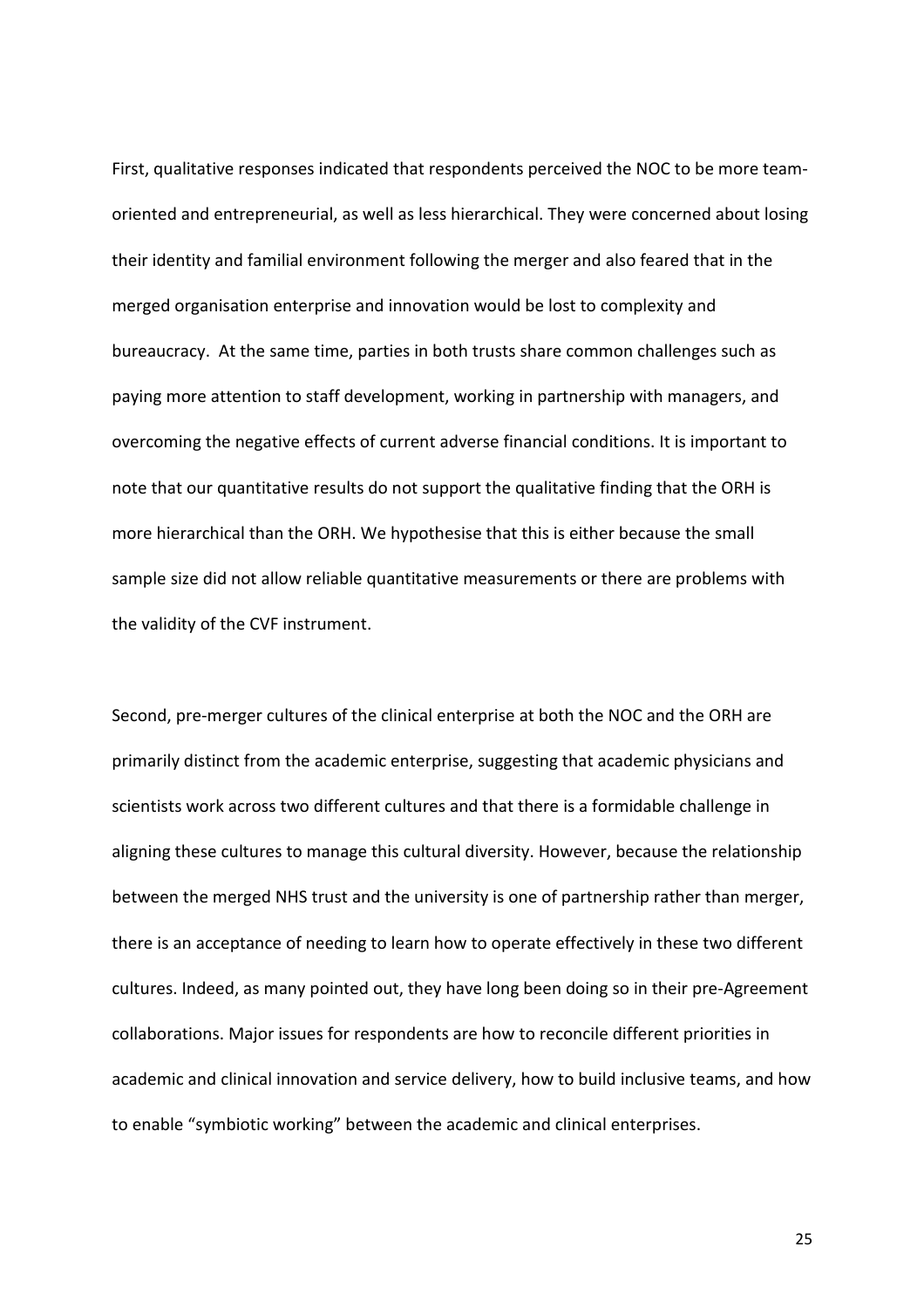Third, the Joint Working Agreement served as an important ameliorating consideration in reaching merger and holds promise as a common relationship by which to address differences in organisational culture for successful post-merger integration. In so doing, it is important to ensure that despite their smaller size, the academic enterprise at the NOC is as influential as its clinical enterprise and that the NOC (as was) is as influential as the former ORH in its relationship with the university. Moreover, it is imperative to develop more efficient processes for sharing and extending best practice between the former trusts, while recognising that there are constraints on the extent to which some best practice can be shared and scaled up. The high levels of entrepreneurial culture observed in the University may not be unattainable in the NHS setting because some aspects of entrepreneurial culture are incompatible with the NHS service delivery model. Nevertheless, the influence of that culture may serve to encourage what entrepreneurialism is feasible and beneficial in a clinical context.

Fourth, the merger was viewed as a necessity, but also one with some promise. The majority of respondents detailed a movement from rejection to resistance, to a gradual willingness to enter into merger. There was a clear sense of the changing landscape in clinical research and service provision, and of the need to develop a common identity with the University. However, there is still a minority who feel demoralised and disenfranchised. They are particularly concerned with the dangers of receiving very little support from managers, the NOC losing its identity and clinical distinctiveness, and NHS physicians losing out to university clinical academics in terms of prestige and opportunities. These concerns need to be addressed urgently through effective staff engagement strategies.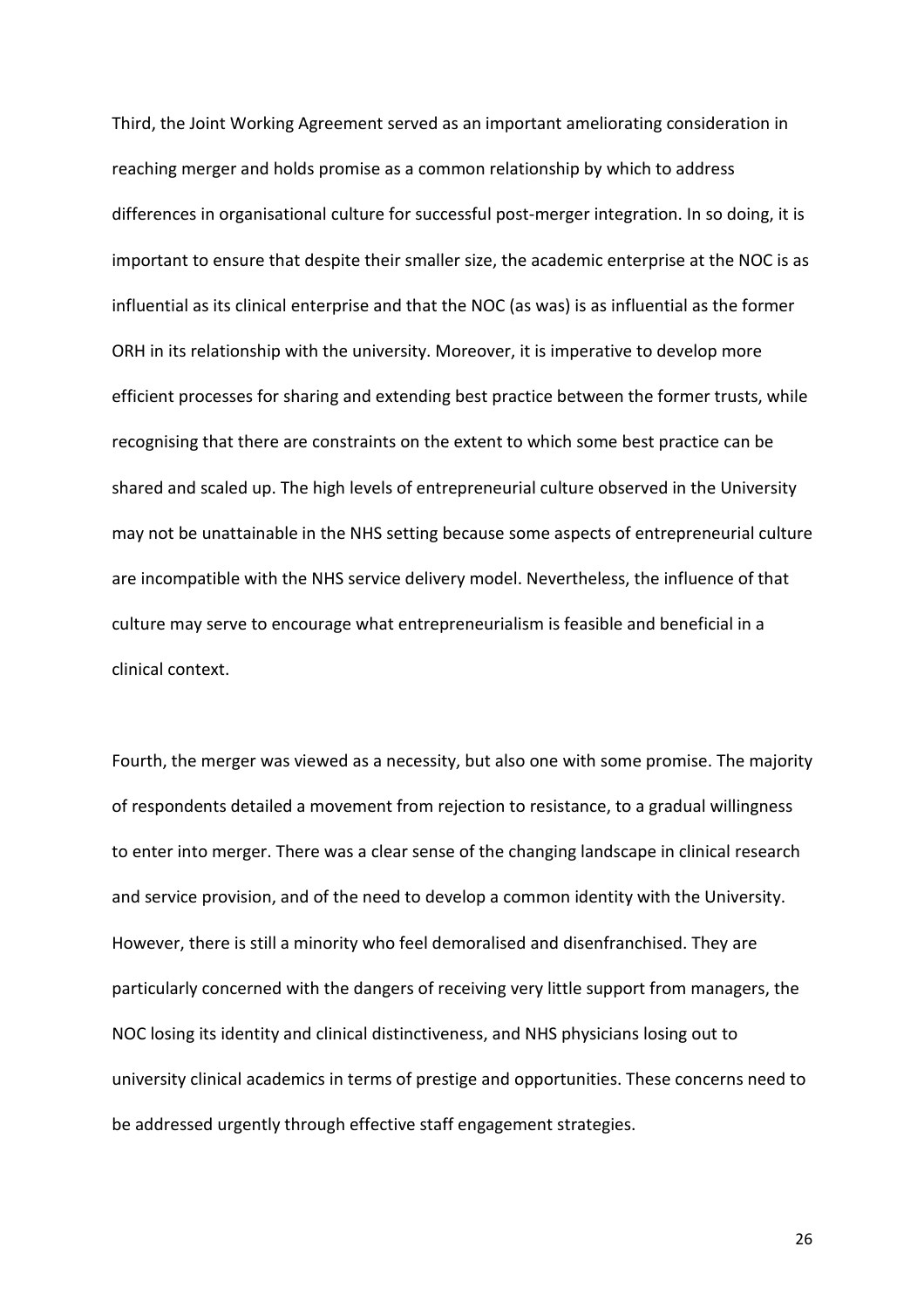Fifth, we found that changes aimed at strengthening translational research and NHS/university collaboration were disruptive at the outset, but that those who needed to collaborate had been doing so anyway. Respondents particularly stressed the importance and positive impact of the NIHR Biomedical Research Unit (BRU) for translational health research and innovation across the academic and clinical enterprises at the NOC. A similarly positive impact of the NIHR Biomedical Research Centre (BRC) was found at the ORH [[26\]](#page-32-0). Moreover, the Joint Working Agreement itself evolved from the joint governance arrangements for the NIHR BRC and BRU. Mergers of university hospitals with existing NHS/university collaborations and proposals for new collaborations should be assessed as to whether they add value to the existing collaborations in the long run, and any such merger should try to minimise the disruption at the outset.

Sixth, history shapes perceptions of organisational culture and successful post-merger integration. The history of separateness and lack of collaboration between the NOC and the ORH has created memories and stereotypes that negatively affect the staff's attitudes towards integration and collaboration. At the same time, the history of the NOC's success while being a separate organisation has helped the staff develop a strong shared vision, identity, and loyalty to their organisation that positively affect staff engagement. Likewise, the history of successful academic-clinical collaboration with the University of Oxford helped undertake strategic partnership with the University, which served as an important ameliorating consideration in reaching the merger. Preserving identities of the merging organisations within a devolved organisational structure is likely to have a positive impact on staff engagement.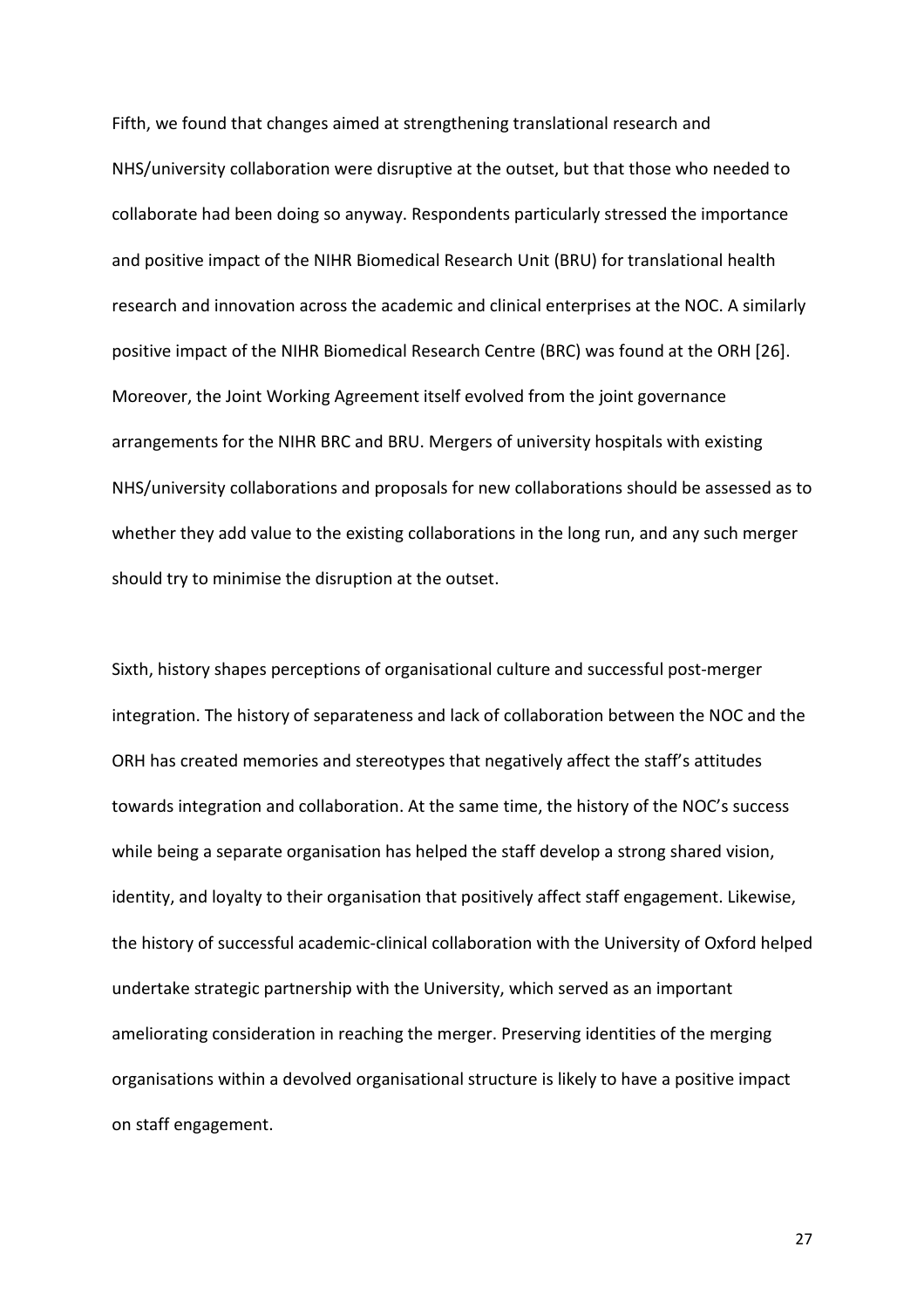Finally, the national policy context played a major role in setting the agenda for the merger as well as in influencing the post-merger integration and strategic partnership with the University. The government set its requirements for all NHS trusts to achieve Foundation Trust status, but then repeatedly changed application deadlines and rules, creating added uncertainty and complexity. What is more, the current adverse financial conditions and the unintended consequences of government health care reforms threaten to send doctors and academics retreating back into their silos. Strong fair leadership will be required both nationally and locally for the success of mergers and post-merger integration in university hospitals and academic health centres.

#### **Strengths and limitations**

The main strength of this study is that it uses a systematic assessment of organisational culture as a means of assisting successful post-merger integration and academic-clinical collaboration in an AHC. This study provides empirical evidence to help academic and clinical leaders in a given AHC identify differences and similarities in culture across the academic and clinical enterprises and resolve cultural issues early in post-merger integration and strategic partnership with a university. Another strength of this study is that the richness and diversity of the qualitative data provides a degree of validity that cannot be achieved by quantitative methods alone. Academic and clinical leaders in other AHCs contemplating merger will benefit from an increased evidence based that the cultures of their legacy organisations may differ and that the CVF instrument may have limitations in AHC settings as mentioned blow.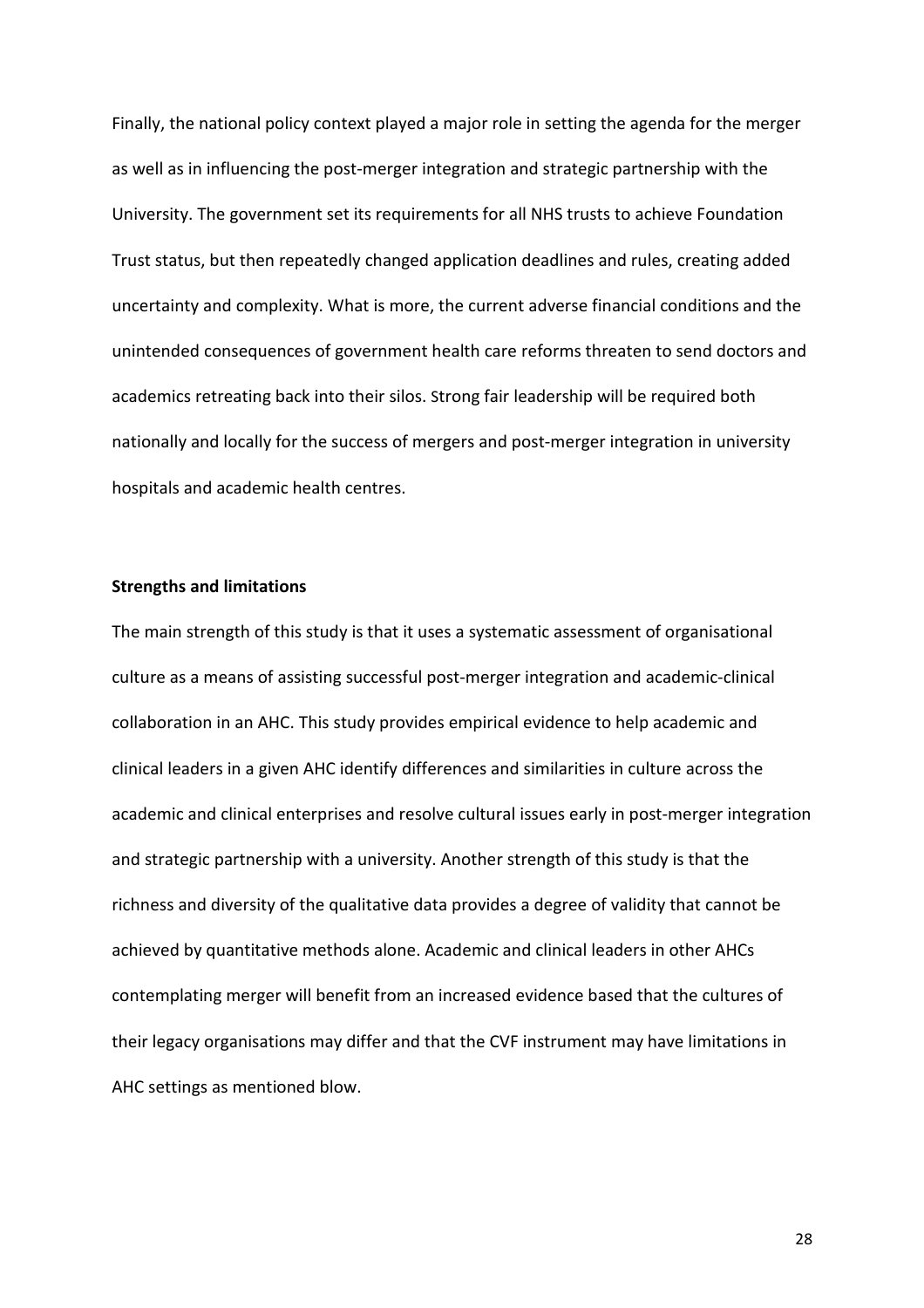This study has several limitations. It focusses on the small sample of academic-physicianscientists at one merging trust, rather than all staff groups at two merging trusts. As noted elsewhere, the CVF instrument was not specifically designed for academic medicine [\[26](#page-32-0)], and there are concerns about the validity of the CVF instrument in non-academic settings as well [\[34\]](#page-33-0)[.](#page-32-0) The disagreement between the qualitative and quantitative findings regarding hierarchical culture may indicate problems with the validity of the hierarchical subscale. Moreover, respondents did not provide many comments on the differences and similarities in rational culture, and instead concentrated on the general contextual factors related to rational culture. Finally, the CVF instrument did not capture well the historical issues that the former NOC Executive Team deemed to be important for the success of the post-merger integration. Therefore, caution should be exercised in generalising the results of this study and in using the CVF instrument in other AHC settings without prior validation.

# **Conclusions**

The results of this study indicate that the cultures of two legacy NHS trusts differed, and that the cultures of the clinical enterprise at both legacy NHS trusts were primarily distinct from the academic enterprise. There are challenges in preserving a more desirable culture at one of the legacy NHS trusts, enhancing cultures in both legacy NHS trusts during their postmerger integration, and in aligning academic and clinical cultures following strategic partnership with a university. The seeds of success may be found in current best practice and good will. Strong fair leadership would be required both nationally and locally for the success of mergers and post-merger integration in university hospitals and academic health centres. Our findings have important implications for the integration of health care providers and the promotion of NHS/University partnerships that deserve further research.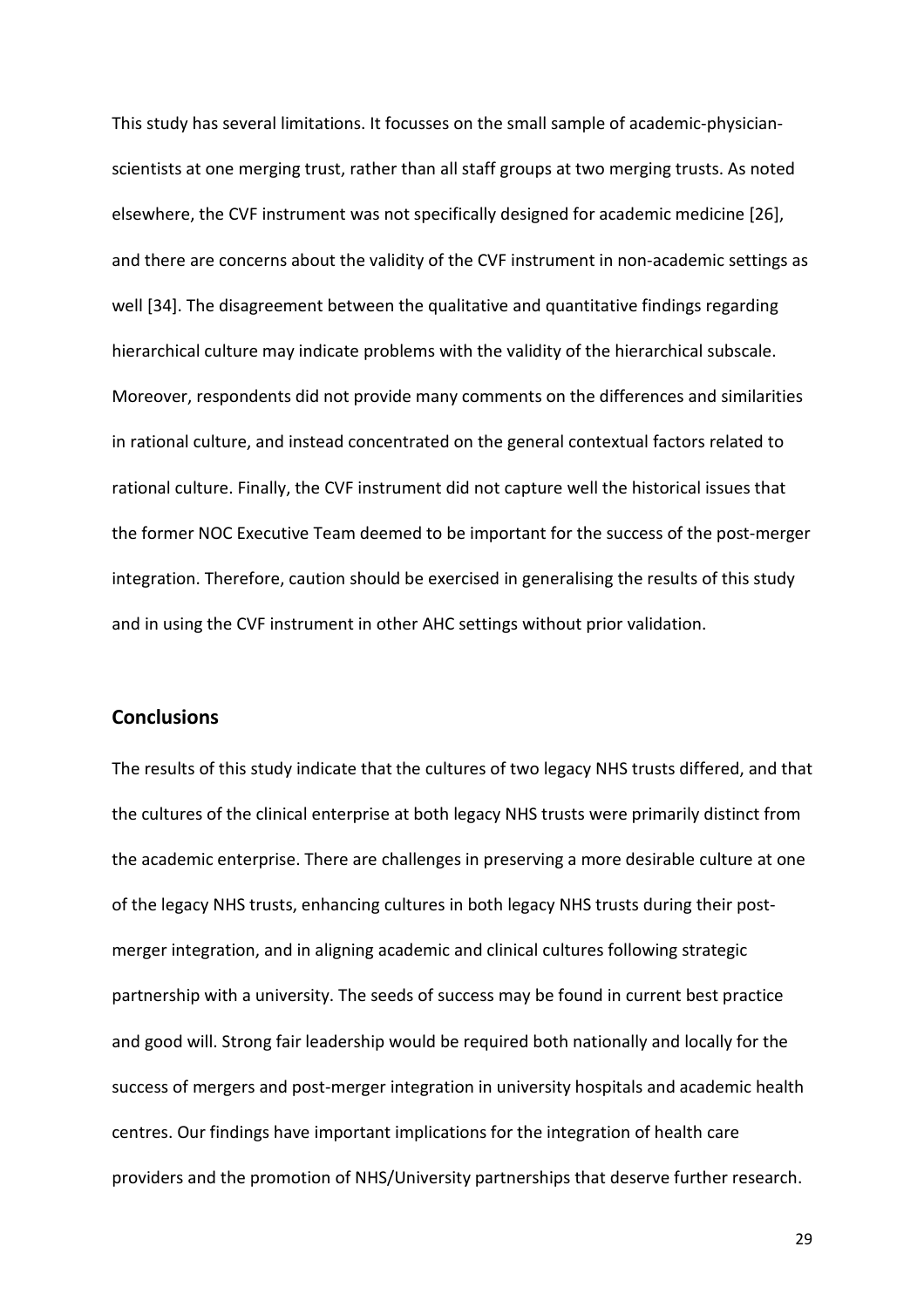It might examine staff engagement strategies and cultural interventions to manage the cultural diversity and expectation. Further research might also evaluate how such strategies and interventions impact on the success of post-merger integration and academic-clinical collaboration.

## **Competing interests**

JF is the former Chief Executive of the Nuffield Orthopaedic Centre NHS Trust and currently Director of Nursing and Quality, Thames Valley Area Team, NHS England. AMB is Dean of the Medical School and Head of the Medical Sciences Division, University of Oxford, and honorary consultant neurologist, formerly the Oxford Radcliffe Hospitals NHS Trust and currently the Oxford University Hospitals NHS Trust. PVO and KM declare that they have no competing interests.

# **Authors' contributions**

AMB jointly conceived of the paper with PVO, participated in its design, and helped to draft the manuscript. PVO conducted the survey and led the writing of the paper. KM conducted interviews and co-wrote parts of the paper. JF organised and led a group discussion with the former NOC Executive Team and critically commented on drafts. All authors read and approved the final version of the manuscript.

### **Acknowledgments**

This study presents independent research supported by Professor Buchan's National Institute for Health Research Senior Investigator Award. The authors gratefully acknowledge the academic physicians and scientists who responded to the survey and participated in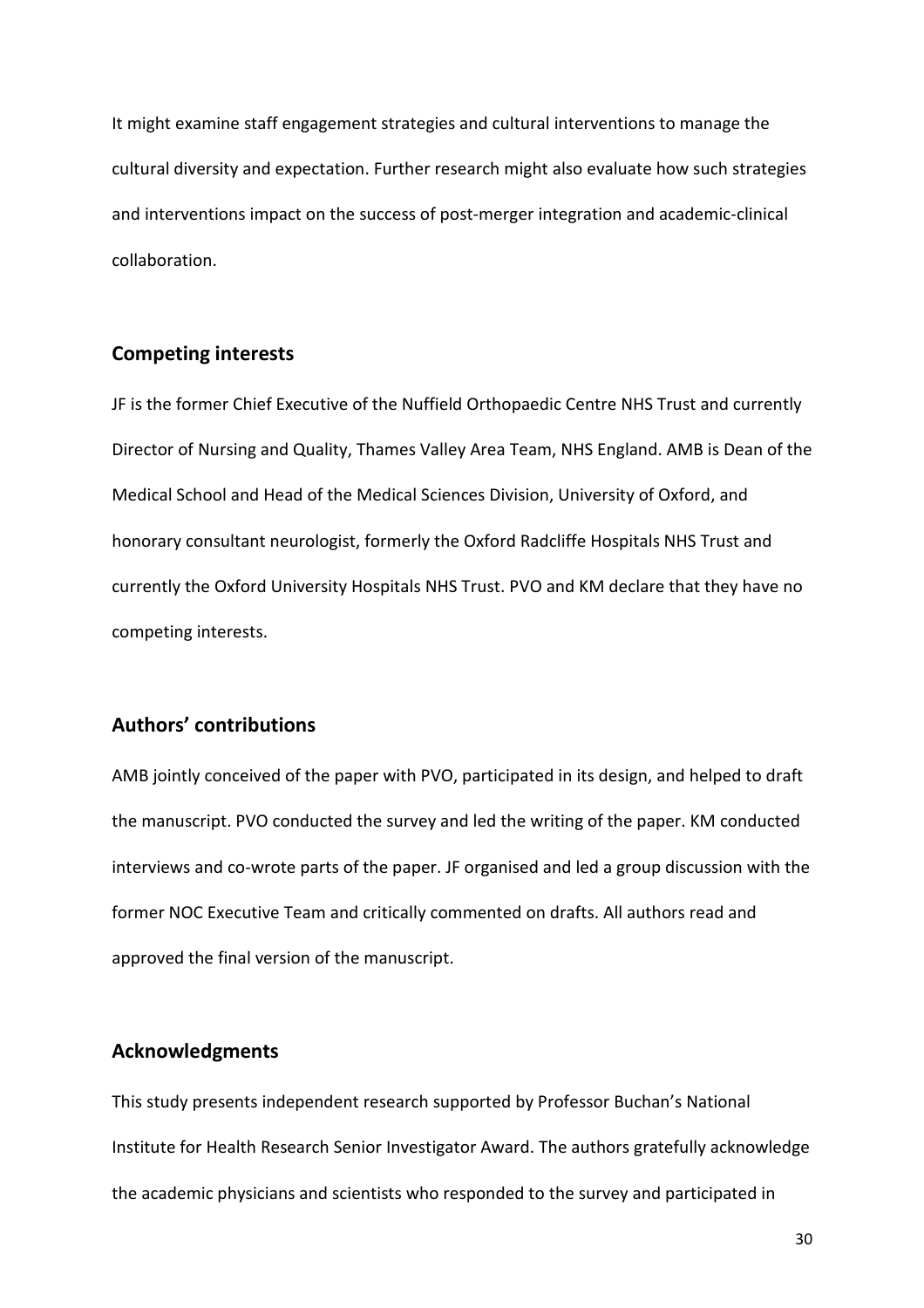<span id="page-30-0"></span>interviews. The authors thank several people who advised and assisted during various stages of the project and/or contributed various efforts, including Tony Berendt, Ulrike Bilgram, Monique Brown, Andrew Carr, Bev Edgar, Laurel Edmunds, Jennifer Howells, Crispin Jenkinson, Jane Kaye, Hasneen Karbalai, Sara Randall, Kate Thorpe, and Angela Truesdale. The authors are particularly grateful to Katerine Osatuke, research director, Veterans Health Administration National Center for Organization Development, for the permission to use the CVF instrument.

# **References**

- 1. Kastor JA: *Mergers of teaching hospitals in Boston, New York, and Northern California*. Ann Arbor: University of Michigan Press; 2003.
- 2. Sussman AJ, Otten JR, Goldszer RC, Hanson M, Trull DJ, Paulus K, Brown M, Dzau V, Brennan TA: **Integration of an academic medical center and a community hospital: the Brigham and Women's/Faulkner hospital experience**. *Academic Medicine* 2005, **80**(3):253-260.
- 3. Choi S, Brommels M: **Logics of pre-merger decision-making processes: the case of Karolinska University Hospital**. *Journal of Health Organization and Management* 2009, **23**(2):240-254.
- 4. Geisler BP, Widerberg KF, Berghofer A, Willich SN: **Leadership in health care: developing a post-merger strategy for Europe's largest university hospital**. *Journal of Health Organization and Management* 2010, **24**(3):258-276.
- 5. Kohn LT (Ed.): *Academic health centers: leading change in the 21st century. Institute of Medicine Committee on the Roles of Academic Health Centers in the 21st Century*. Washington, DC: National Academies Press; 2004.
- 6. Ovseiko PV, Davies SM, Buchan AM: **Organizational models of emerging academic health science centers in England**. *Acad Med* 2010, **85**(8):1282-1289.
- 7. Department of Health: *Equity and Excellence: Liberating the NHS*. London; 2010.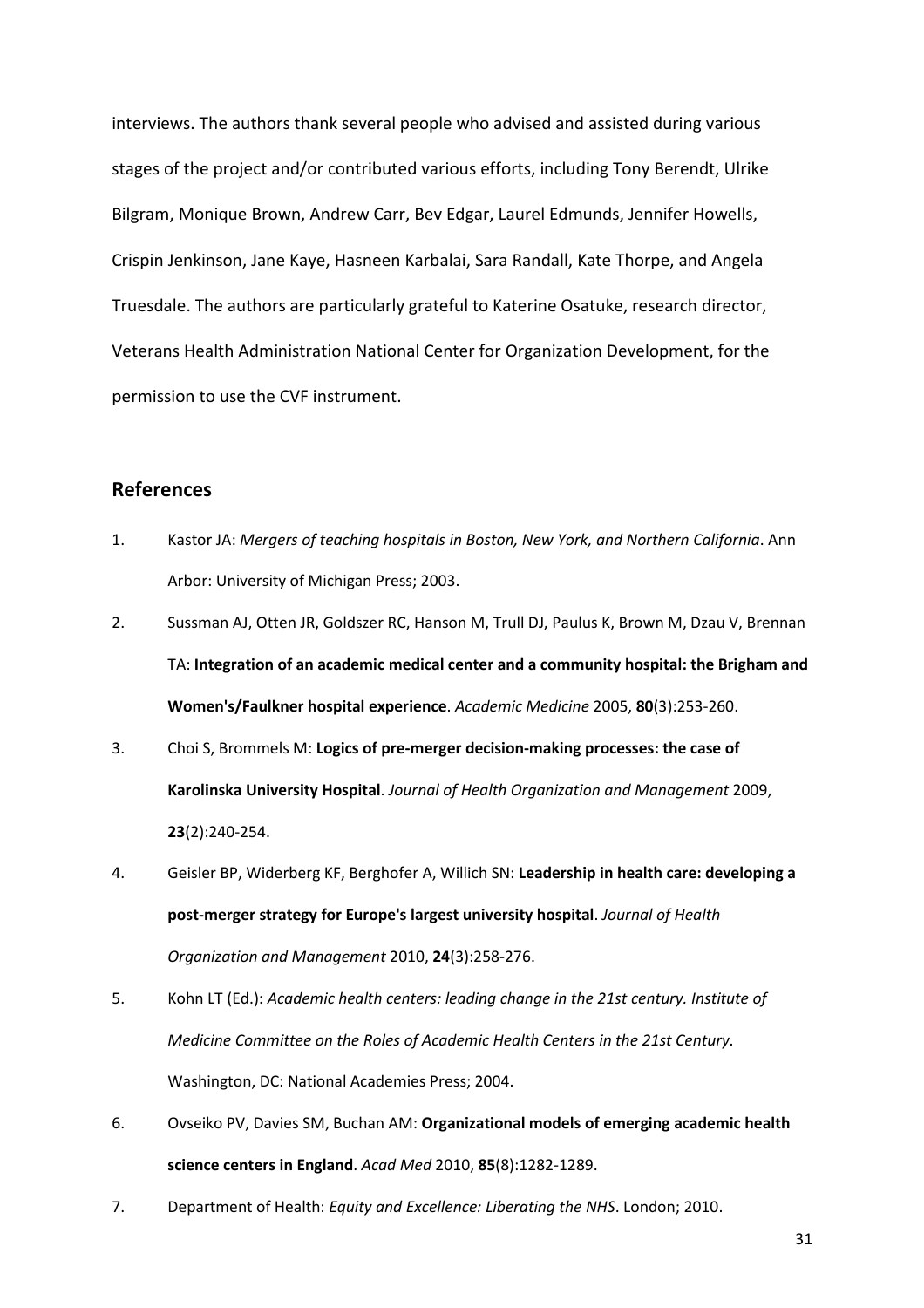<span id="page-31-0"></span>8. Department of Health: **Innovation Health and Wealth: accelerating adoption and diffusion in the NHS.** 2011 [[http://www.dh.gov.uk/en/Publicationsandstatistics/Publications/PublicationsPolicyAndGui](http://www.dh.gov.uk/en/Publicationsandstatistics/Publications/PublicationsPolicyAndGuidance/DH_131299)

[dance/DH\\_131299](http://www.dh.gov.uk/en/Publicationsandstatistics/Publications/PublicationsPolicyAndGuidance/DH_131299)]

- 9. Harris II J, Ozgen H, Ozgen Y: **Do mergers enhance the performance of hospital efficiency?** *Journal of the Operational Research Society* 2000, **51**:801–811.
- 10. Fulop N, Protopsaltis G, Hutchings A, King A, Allen P, Normand C, Walters R: **Process and impact of mergers of NHS trusts: multicentre case study and management cost analysis**. *BMJ* 2002, **325**(7358):246.
- 11. Fulop N, Protopsaltis G, King A, Allen P, Hutchings A, Normand C: **Changing organisations: a study of the context and processes of mergers of health care providers in England**. *Social Science & Medicine* 2005, **60**(1):119-130.
- 12. Weil T: **Hospital mergers: a panacea?** *Journal of Health Services Research & Policy* 2010, **15**(4):251-253.
- 13. Macfarlane D, Butterill D: **From principles to practice: the management of post-merger integration**. *Healthcare Quarterly* 1999, **3**(1):35-39.
- 14. Goddard S, Palmer A: **An evaluation of the effects of a National Health Service Trust merger on the learning and development of staff**. *Human Resource Development International*  2010, **13**(5):557-573.
- 15. Shaw J: **Tracking the merger: the human experience**. *Health Services Management Research*  2002, **15**(4):211-222.
- 16. Dooley KJ, Zimmerman BJ: **Merger as marriage: communication issues in postmerger integration**. *Health Care Manage R* 2003, **28**(1):55-67.
- 17. Thier SO, Kelley WN, Pardes H, Knight AW, Wietecha M: **Success factors in merging teaching hospitals**. *Acad Med* 2014, **89**(2):219-223.
- 18. Cartwright S, Cooper CL: **The role of culture compatibility in successful organizational marriage**. *Academy of Management Executive* 1993, **7**(2):57-70.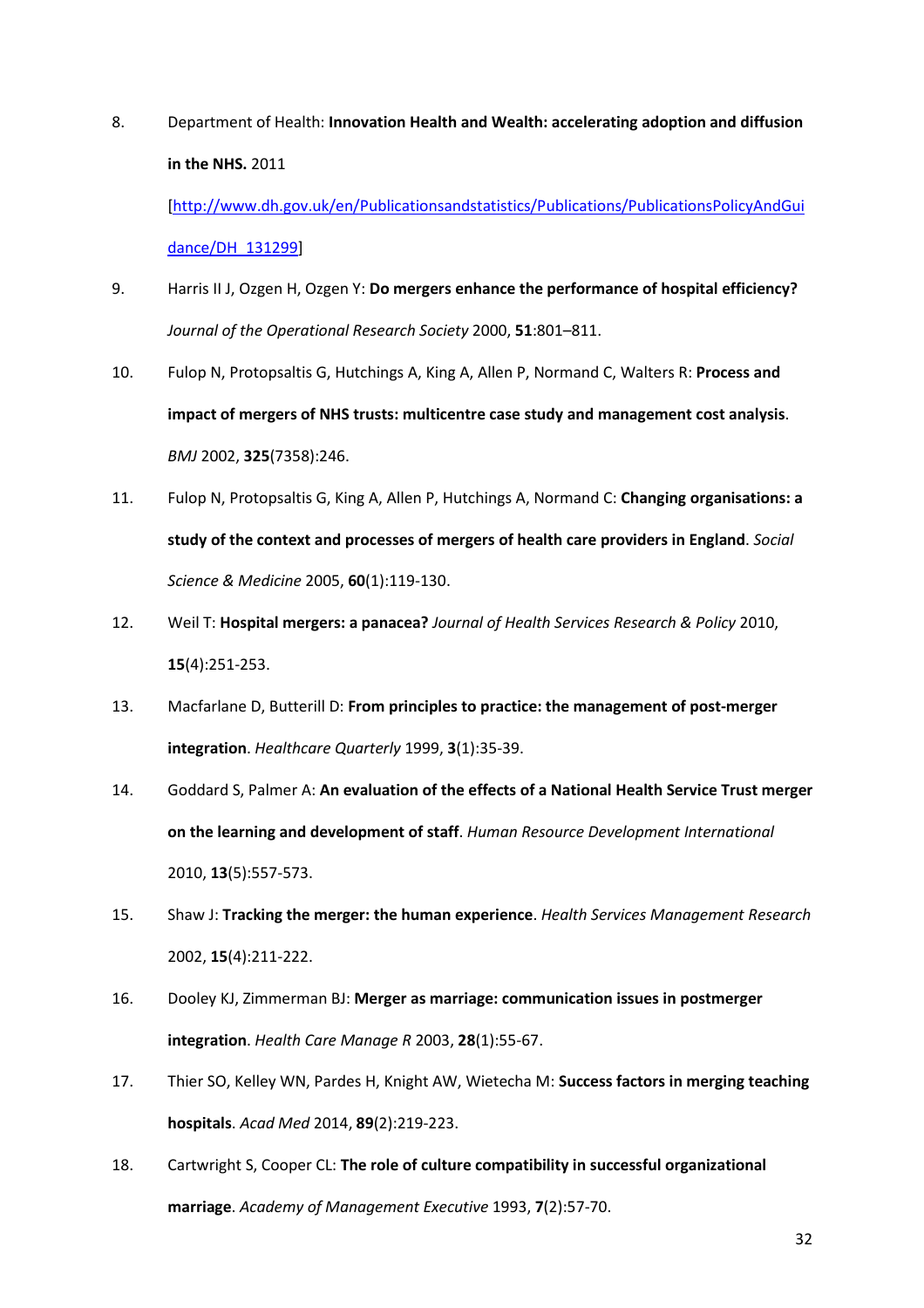- <span id="page-32-0"></span>19. Bligh MC: **Surviving post-merger 'culture clash': can cultural leadership lessen the casualties?** *Leadership-London* 2006, **2**(4):395-426.
- 20. Carleton JR, Lineberry CS: *Achieving post-merger success : a stakeholder's guide to cultural due diligence, assessment, and integration*. San Francisco: Pfeiffer; 2004.
- 21. KPMG: *Unlocking the shareholder value: the keys to success. Mergers & acquisitions, a global research report*. London: KPMG; 1999.
- 22. Pellegrini VD, Jr.: **Mergers involving academic health centers: a formidable challenge**. *Clin Orthop Relat R* 2001(391):288-296.
- 23. Fuller CW, Vassie LH: **Assessing the maturity and alignment of organisational cultures in partnership arrangemtns**. *Employee Relations* 2002, **24**(5):540-555.
- 24. Plewa C, Rao Hill SL: **Exploring organisational culture difference and relationship performance: Perspectives from service industries**. In *Australia & New Zealand Marketing Academy Conference*. Dunedin, NZ: ANZMAC; 2007.
- 25. Peck E, Dickinson H: *Managing and leading in inter-agency settings*. Bristol: Policy Press in association with Communitycare; 2008.
- 26. Ovseiko PV, Buchan AM: **Organizational culture in an academic health center: an exploratory study using a Competing Values Framework**. *Acad Med* 2012, **87**(6):709-718.
- 27. Mannion R, Brown S, Beck M, Lunt N: **Managing cultural diversity in healthcare partnerships: the case of LIFT**. *J Health Organ Manag* 2011, **25**(6):645-657.
- 28. Mallon WT: **The alchemists: a case study of a failed merger in academic medicine**. *Academic Medicine* 2003, **78**(11):1090-1104.
- 29. NOC: **Annual Accounts 2009/10**. Oxford: Nuffield Orthopaedic Centre NHS Trust (NOC); 2010.
- 30. ORH: **Annual Accounts 2009/10**. Oxford: Oxford Radcliffe Hospitals NHS Trust (ORH); 2010.
- 31. ORH: *A business case for the integration of the Nuffield Orthopaedic Centre and the Oxford Radcliffe Hospitals*. Oxford: Oxford Radcliffe Hospitals NHS Trust (ORH); 2011.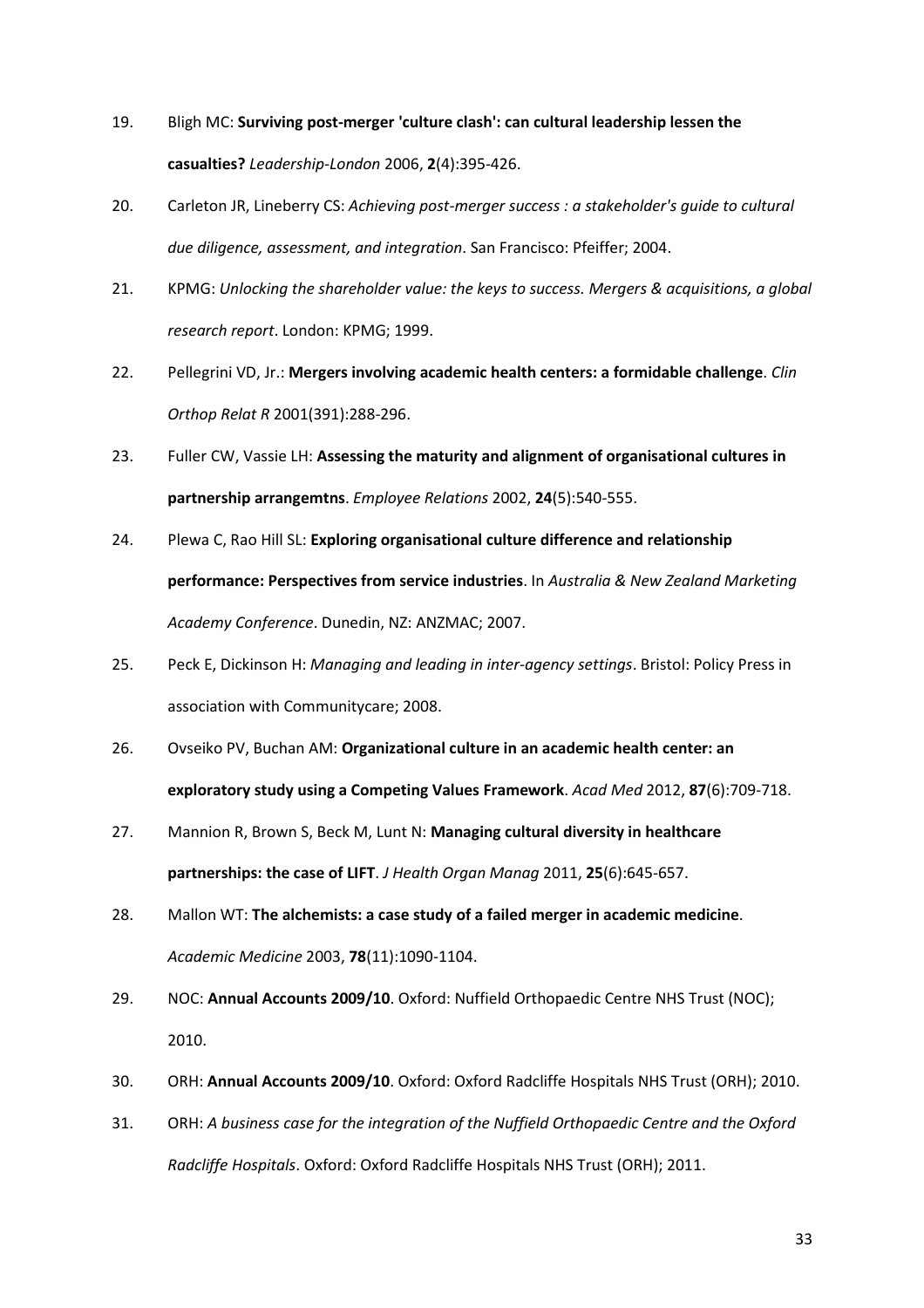- <span id="page-33-0"></span>32. Burrough EJR: *Unity in diversity: the short life of the United Oxford Hospitals*. Abingdon: Burgess & Son; 1978.
- 33. Dewhurst K (Ed.): *Oxford Medicine. Essays on the evolution of the Oxford Clinical School to commemorate the bicentenary of the Radcliffe Infirmary, 1770-1970*. Oxford: Sandford Publications; 1970.
- 34. Helfrich CD, Li YF, Mohr DC, Meterko M, Sales AE: **Assessing an organizational culture instrument based on the Competing Values Framework: exploratory and confirmatory factor analyses**. *Implementation Science* 2007, **2**:13.
- 35. Scott T, Mannion R, Davies H, Marshall M: **The quantitative measurement of organizational culture in health care: a review of the available instruments**. *Health Services Research*  2003, **38**(3):923-945.
- 36. Mannion R, Davies H, Scott T, Jung T, Bower P, Whalley D, McNally R: **Measuring and assessing organisational culture in the NHS (OC1). Produced for the National Co-ordinating Centre for the National Institute for Health Research Service Delivery and Organisation Programme (NCCSDO).** NCCSDO; 2008

[[http://www.netscc.ac.uk/hsdr/files/project/SDO\\_FR\\_08-1501-091\\_V01.pdf\]](http://www.netscc.ac.uk/hsdr/files/project/SDO_FR_08-1501-091_V01.pdf)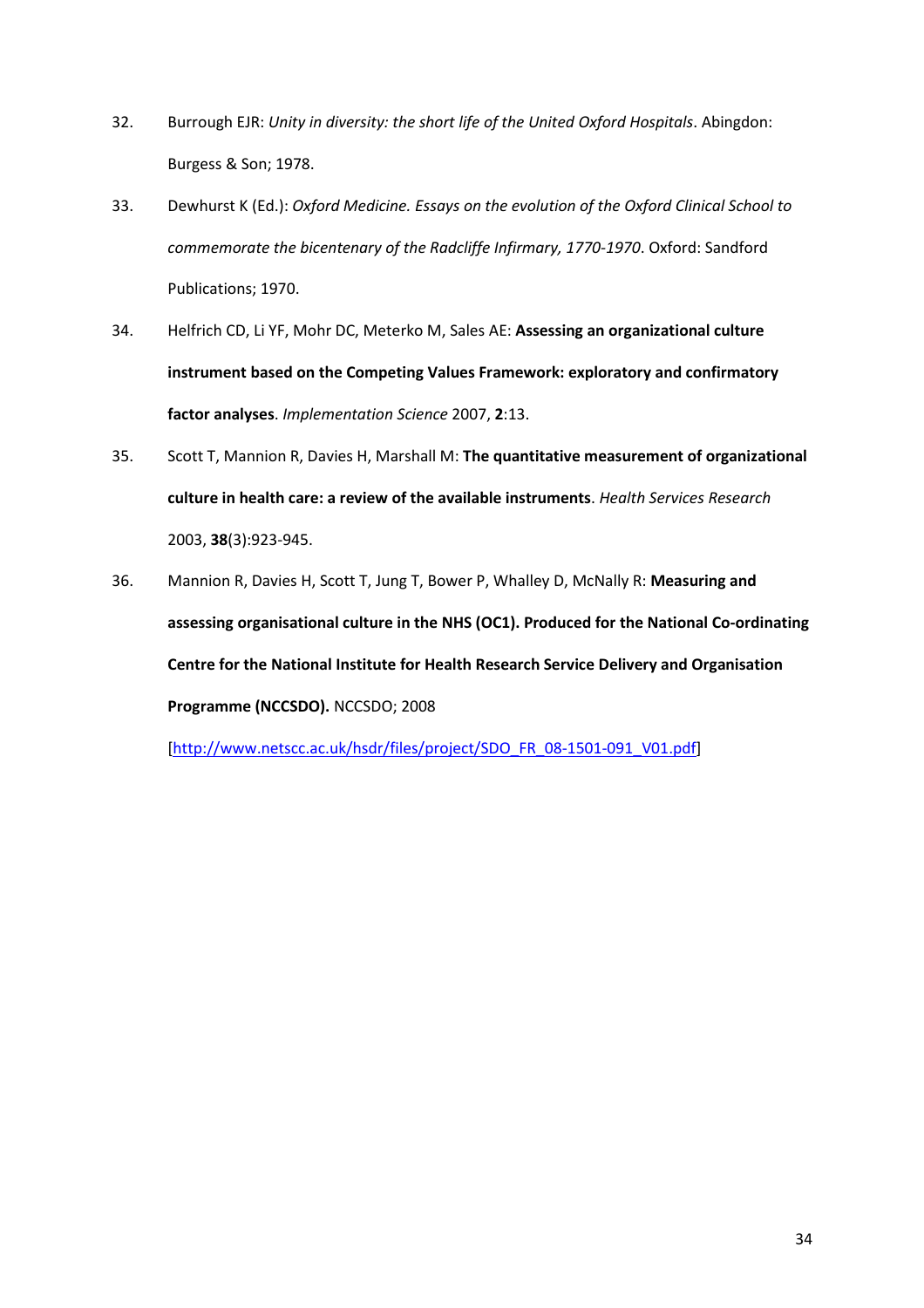# **Figures**

**Figure 1 The Competing Values Framework.** Adapted from: Helfrich CD, Li YF, Mohr DC, Meterko M, Sales AE: Assessing an organizational culture instrument based on the Competing Values Framework: exploratory and confirmatory factor analyses. *Implementation Science* 2007, 2:13.

**Figure 2 Organisational culture profiles of the current (pre-merger) cultures at the two merging NHS Trusts, University clinical departments, and the preferred future NHS Trust/University culture, according to 2010 (ORH) and 2011 (NOC) organisational culture surveys.** The preferred future NHS Trust/University culture refers to the culture that should be developed across the clinical and academic enterprises in the next five years to more successfully pursue the shared mission of academic medicine.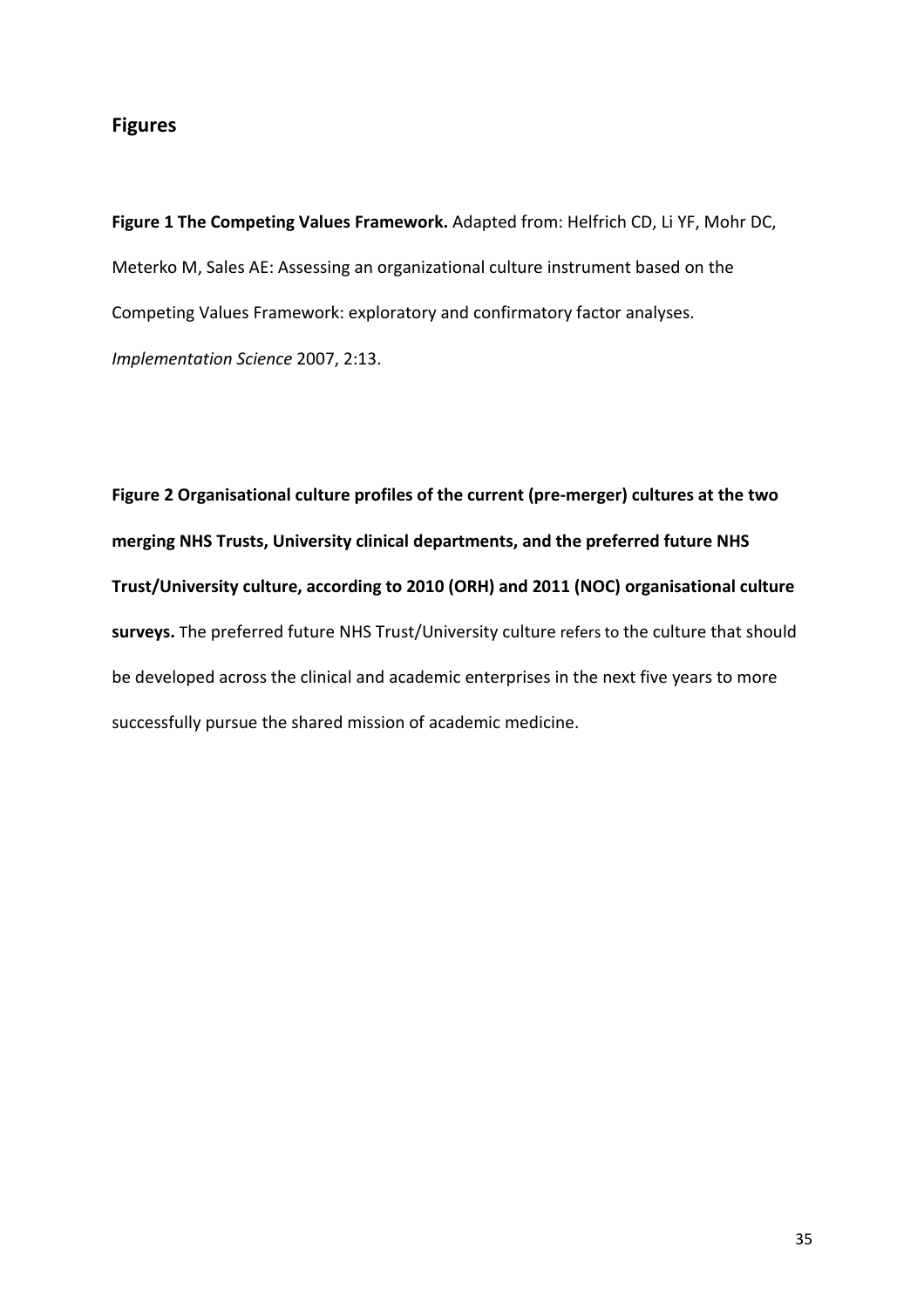| <b>Internal</b> |                                                                                                                                                                                   |                                                                                                                                                                                      |         |
|-----------------|-----------------------------------------------------------------------------------------------------------------------------------------------------------------------------------|--------------------------------------------------------------------------------------------------------------------------------------------------------------------------------------|---------|
|                 | <b>Team Culture</b><br>• Cohesion<br>• Morale<br>• Human resource<br>development<br>• Mutual support                                                                              | <b>Hierarchical Culture</b><br>• Clear lines of authority over<br>organizational processes<br>• Respect for formal hierarchy<br>• Adherence to rules<br>• Stability & predictability | Control |
| Flexibility     | • Flexibiltiy & creativity<br>• Aquisition of resources<br>• Responding to challenges<br>in external environment<br>• Growth & entrepreneurship<br><b>Entrepreneurial Culture</b> | • Clarity of tasks<br>• Planning & productivity<br>• Efficiency<br>· Measurable outcomes<br><b>Rational Culture</b>                                                                  |         |
| <b>External</b> |                                                                                                                                                                                   |                                                                                                                                                                                      |         |